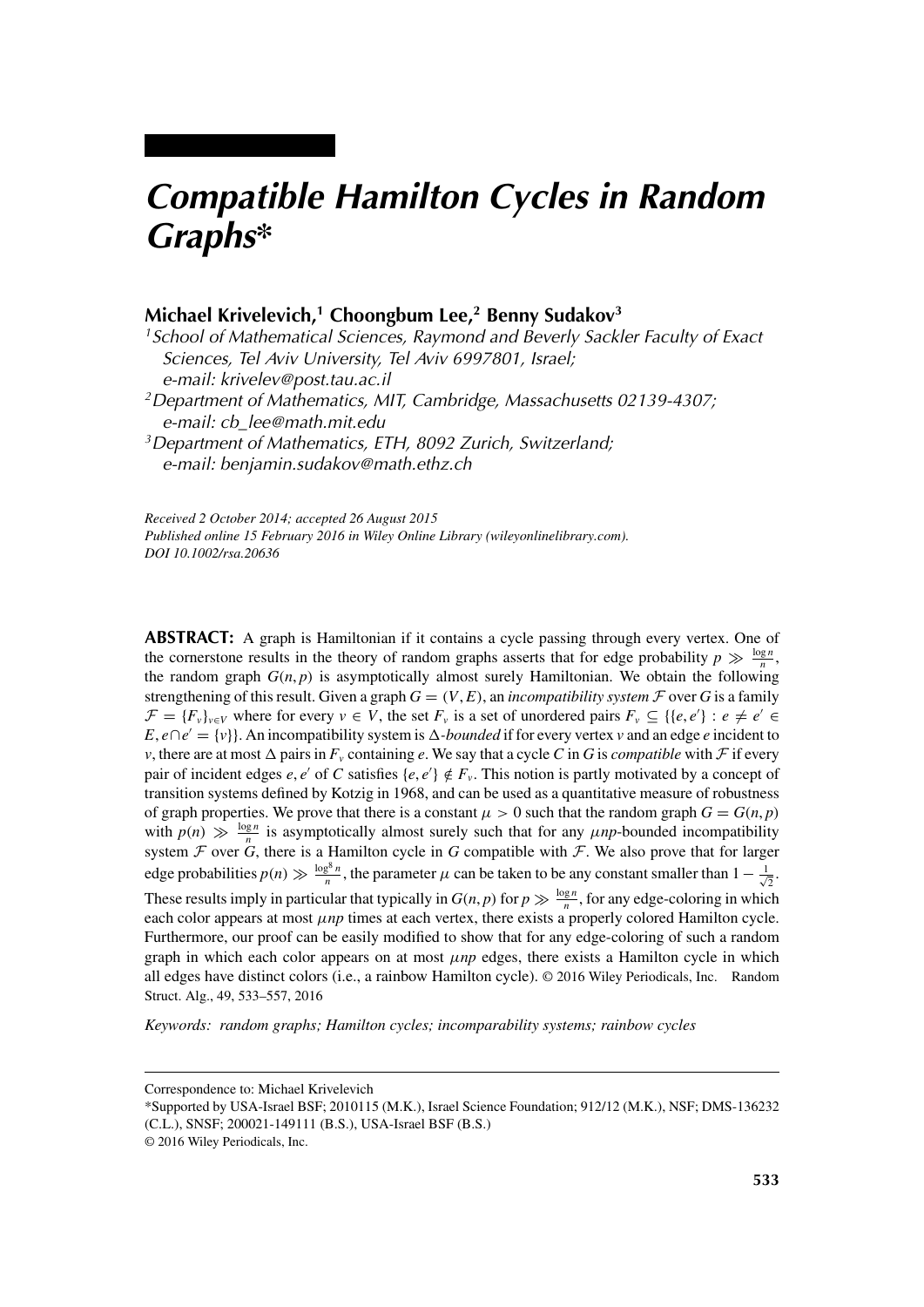### **1. INTRODUCTION**

A *Hamilton cycle* in a graph *G* is a cycle passing through each vertex of *G*, and a graph is *Hamiltonian* if it contains a Hamilton cycle. Hamiltonicity, named after Sir Rowan Hamilton who studied it in the 1850s, is an important and extensively studied concept in graph theory. It is well known that deciding Hamiltonicity is an NP-complete problem and thus one does not expect a simple sufficient and necessary condition for Hamiltonicity. Hence the study of Hamiltonicity has been concerned with looking for simple sufficient conditions implying Hamiltonicity. One of the most important results in this direction is Dirac's theorem asserting that all *n*-vertex graphs,  $n \geq 3$ , of minimum degree at least  $\frac{n}{2}$  contains a Hamilton cycle. Sufficient conditions for Hamiltonicity often provide good indication towards similar results for more general graphs. For example, Pósa and Seymour's conjecture on the existence of powers of Hamilton cycles, and Bollobás and Komlós's conjecture on the existence of general spanning subgraphs of small bandwidth, are both (highly non-trivial) generalizations of Dirac's theorem (both conjectures have been settled, see [8, 18]).

A *binomial random graph*  $G(n, p)$  is a probability space of graphs on *n* vertices where each pair of vertices form an edge independently with probability *p*. With some abuse of terminology, we will use  $G(n, p)$  to denote both the probability space and a random graph drawn from it. We say that  $G(n, p)$  possesses a graph property  $P$  *asymptotically almost surely* (or *a.a.s.* in short) if the probability that  $G(n, p)$  has  $P$  tends to 1 as *n* tends to infinity. Early results on Hamiltonicity of random graphs were proved by Pósa [27], and Korshunov [20]. Improving on these results, Bollobás [4], and Komlós and Szemerédi [19] proved that if  $p \geq (\log n + \log \log n + \omega(n))/n$  for any function  $\omega(n)$  that goes to infinity together with *n*, then  $G(n, p)$  is a.a.s. Hamiltonian. The range of *p* cannot be improved, since if  $p \leq (\log n + \log \log n - \omega(n))/n$ , then  $G(n, p)$  a.a.s. has a vertex of degree at most one. Hamiltonicity of random graphs has been studied in great depth, and there are many beautiful results on the topic.

Recently there has been increasing interest in the study of robustness of graph properties, aiming to strengthen classical results in extremal and probabilistic combinatorics. For example, consider the property of being Hamiltonian. By Dirac's theorem, we know that all *n*-vertex graphs of minimum degree at least  $\frac{n}{2}$  (which we refer to as *Dirac graphs*) are Hamiltonian. To measure the robustness of this theorem, we can ask questions such as: "How many Hamilton cycles must a Dirac graph contain?", "What is the critical bias of the Maker-Breaker Hamiltonicity game played on a Dirac graph?", or "When does a random subgraph of a Dirac graph typically contain a Hamilton cycle?" (see [10, 22]). Note that an answer to each question above in some sense defines a measure of robustness of a Dirac graph with respect to Hamiltonicity. Moreover, Dirac's theorem itself can be considered as measuring robustness of Hamiltonicity of complete graphs, where we measure the maximum number of edges one can delete from each vertex of the complete graph while maintaining Hamiltonicity (see [30] for further discussion).

In this paper, we are interested in yet another type of robustness measure, and study the robustness of Hamiltonicity with respect to this measure.

## **Definition 1.1.** *Let*  $G = (V, E)$  *be a graph.*

*i.* An incompatibility system  $\mathcal F$  *over* G *is a family*  $\mathcal F = \{F_v\}_{v \in V}$  *where for every*  $v \in V$ , *the set*  $F_v$  *is a set of unordered pairs*  $F_v \subseteq \{ \{e, e'\} : e \neq e' \in E, e \cap e' = \{v\} \}.$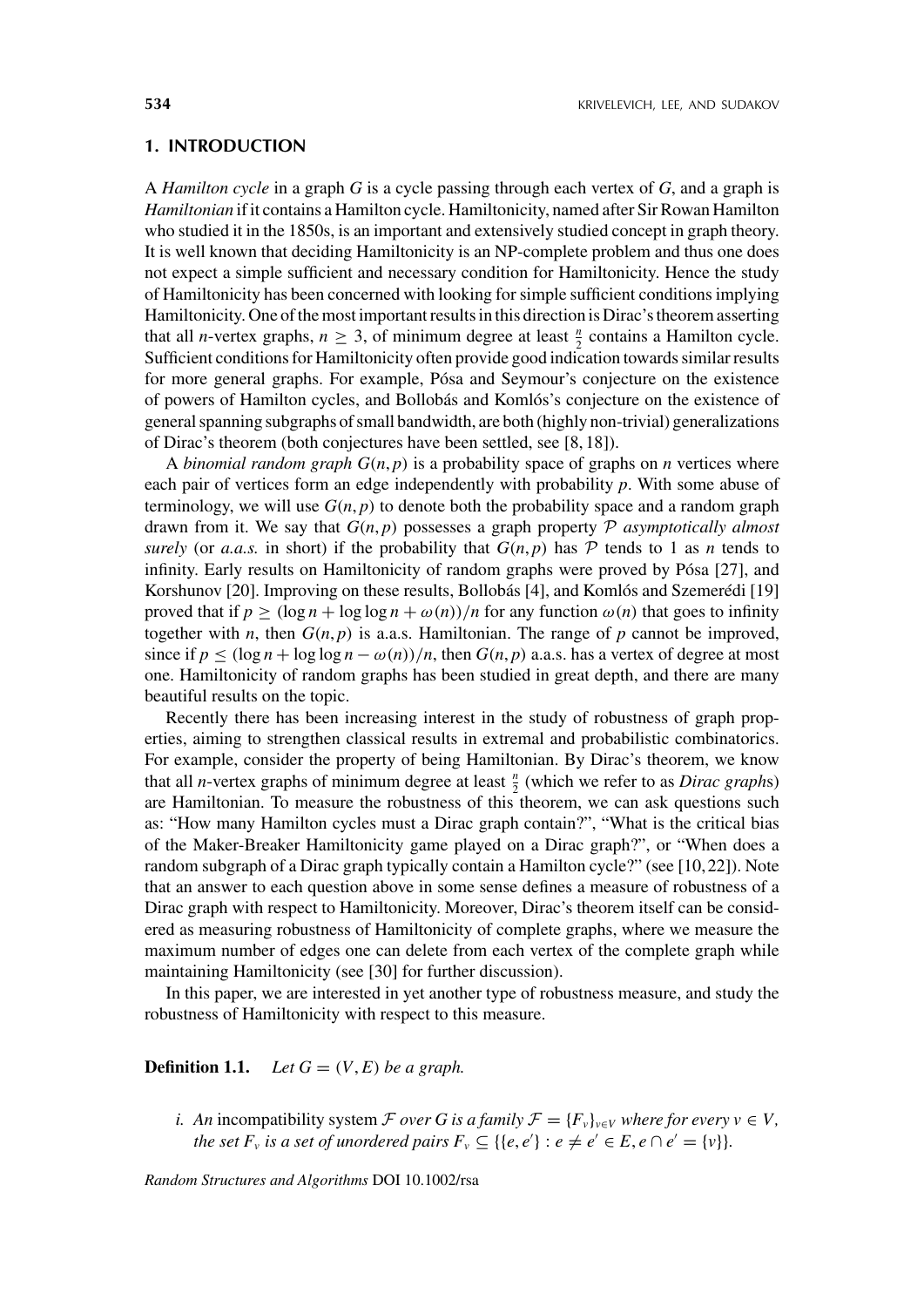- *ii.* If  $\{e, e'\} \in F$ , for some edges  $e, e'$  and vertex v, then we say that e and e' are incompatible *in* F. Otherwise, they are compatible *in* F. A subgraph  $H \subseteq G$  is compatible *in* F, *if all its pairs of edges e and e' are compatible.*
- *iii. For a positive integer*  $\Delta$ , *an incompatibility system*  $\mathcal F$  *is*  $\Delta$ -bounded *if for each vertex v* ∈ *V* and an edge e incident to *v*, there are at most  $\Delta$  other edges e' incident to *v that are incompatible with e.*

The definition is motivated by two concepts in graph theory. First, it generalizes *transition systems* introduced by Kotzig [21] in 1968, where a transition system is a 1-bounded incompatibility system. Kotzig's work was motivated by a problem of Nash-Williams on cycle covering of Eulerian graphs (see, e.g. Section 8.7 of [7]).

Incompatibility systems and compatible Hamiton cycles also generalize the concept of properly colored Hamilton cycles in edge-colored graphs. The problem of finding properly colored Hamilton cycles in edge-colored graph was first introduced by Daykin [11]. He asked if there exists a constant  $\mu$  such that for large enough *n*, there exists a properly colored Hamilton cycle in every edge-coloring of a complete graph  $K_n$  where each vertex has at most *μn* edges incident to it of the same color (we refer to such coloring as a *μnbounded edge coloring*). Daykin's question has been answered independently by Bollobás and Erdős [6] with  $\mu = 1/69$ , and by Chen and Daykin [9] with  $\mu = 1/17$ . Bollobás and Erdős further conjectured that all  $(\lfloor \frac{n}{2} \rfloor - 1)$ -bounded edge coloring of  $K_n$  admits a properly colored Hamilton cycle. After subsequent improvements by Shearer [29] and by Alon and Gutin [2], Lo [24] recently settled the conjecture asymptotically, proving that for any positive  $\varepsilon$ , every  $(\frac{1}{2} - \varepsilon)n$ -bounded edge coloring of  $E(K_n)$  admits a properly colored Hamilton cycle.

Note that a *μn*-bounded edge coloring naturally defines *μn*-bounded incompatibility systems, and thus the question mentioned above can be considered as a special case of the problem of finding compatible Hamilton cycles. However, in general, the restrictions introduced by incompatibility systems need not come from edge-colorings of graphs, and thus the results on properly colored Hamilton cycles do not necessarily generalize easily to incompatibility systems.

In this paper, we study compatible Hamilton cycles in random graphs. We present two results.

**Theorem 1.2.** *There exists a positive real*  $\mu$  *such that for*  $p \gg \frac{\log n}{n}$ *, the graph*  $G = G(n, p)$ *a.a.s. has the following property. For every μnp-bounded incompatibility system defined over G, there exists a compatible Hamilton cycle.*

Our result can be seen as an answer to a generalized version of Daykin's question. In fact, we generalize it in two directions. First, we replace properly colored Hamilton cycles by compatible Hamilton cycles, and second, we replace the complete graph by random graphs  $G(n, p)$  for  $p \gg \frac{\log n}{n}$  (note that for  $p = 1$ , the graph  $G(n, 1)$  is  $K_n$  with probability 1). Since  $G(n, p)$  a.a.s. has no Hamilton cycles for  $p \ll \frac{\log n}{n}$ , we can conclude that  $\frac{\log n}{n}$  is a "threshold function" for having such constant  $\mu$ . The constant  $\mu$  we obtain in Theorem 1.2 is very small, and our second result improves this constant for denser random graphs.

**Theorem 1.3.** *For all positive reals*  $\varepsilon$ *, if*  $p \gg \frac{\log^8 n}{n}$ *, then the graph*  $G = G(n, p)$  *a.a.s. has* the following property. For every  $\left(1-\frac{1}{\sqrt{2}}-\varepsilon\right)$ np-bounded incompatibility system defined *over G, there exists a compatible Hamilton cycle.*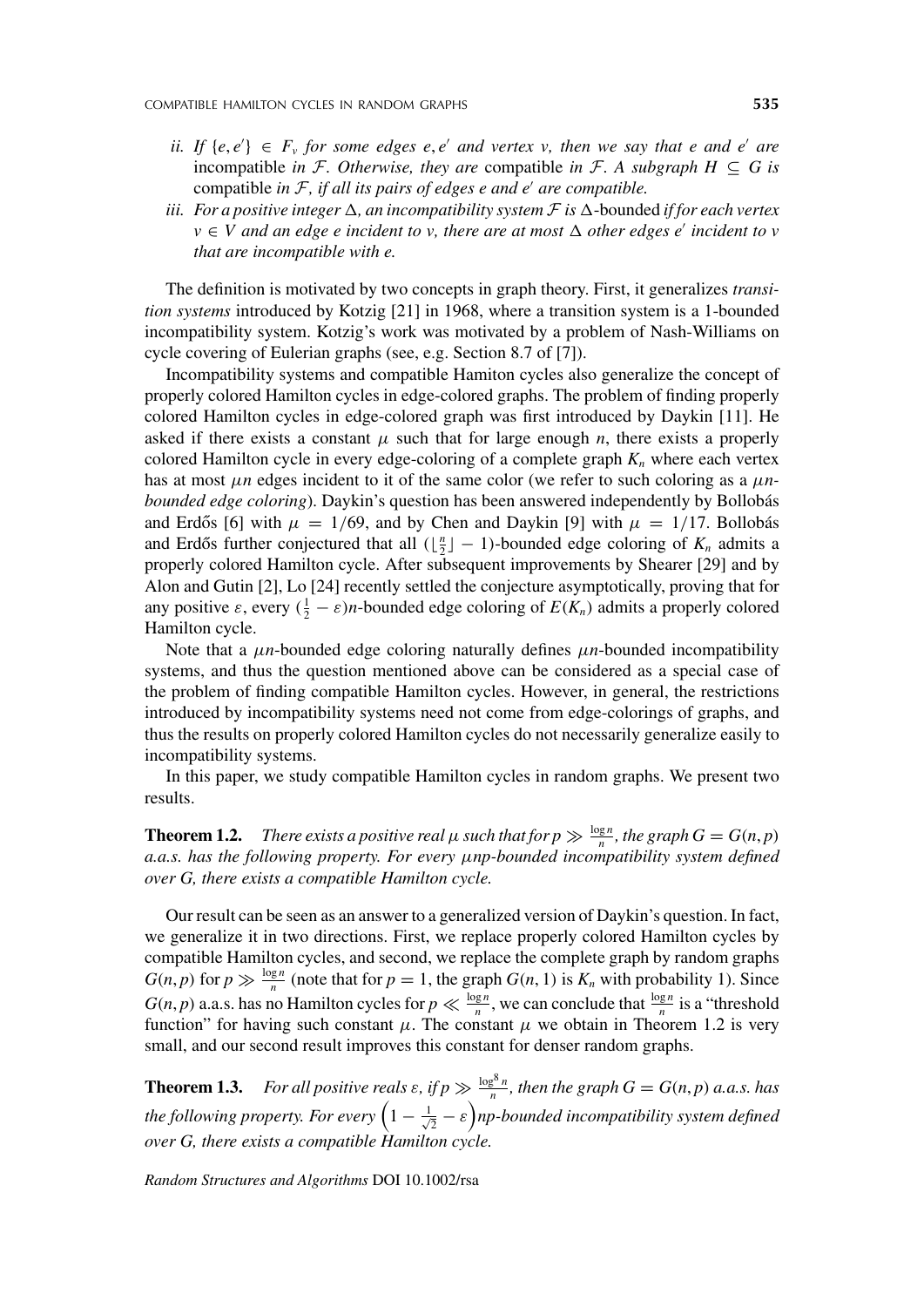In an edge-colored graph, we say that a subgraph is *rainbow* if all its edges have distinct colors. There is a vast literature on the branch of Ramsey theory where one seeks rainbow subgraphs in edge-colored graphs. Note that one can easily avoid rainbow copies by using a single color for all edges, and hence in order to find a rainbow subgraph one usually imposes some restrictions on the distribution of colors. In this context, Erdős, Simonovits and Sós [13] and Rado [28] developed anti-Ramsey theory where one attempts to determine the maximum number of colors that can be used to color the edges of the complete graph without creating a rainbow copy of a fixed graph. In a different direction, one can try to find a rainbow copy of a target graph by imposing global conditions on the coloring of the host graph. For a real  $\Delta$ , we say that an edge-coloring of *G* is *globally*  $\Delta$ -*bounded* if each color appears at most  $\Delta$  times on the edges of *G*. In 1982, Erdős, Nešetřil and Rödl [12] initiated the study of the problem of finding rainbow subgraphs in a globally  $\Delta$ -bounded coloring of graphs. One very natural question of this type is to find sufficient conditions for the existence of a rainbow Hamilton cycle in any globally  $\Delta$ -bounded coloring. Substantially improving on an earlier result of Hahn and Thomassen [16], Albert, Frieze and Reed [1] proved the existence of a constant  $\mu > 0$  for which every globally  $\mu n$ -bounded coloring of  $K_n$  (for large enough *n*) admits a rainbow Hamilton cycle. In fact, they proved a stronger statement asserting that for all graphs  $\Gamma$  with vertex set  $E(K_n)$  (the edge set of the complete graph) and maximum degree at most  $\mu n$ , there exists a Hamilton cycle in  $K_n$  which is also an independent set in  $\Gamma$ .

It turns out that the proof technique used in proving Theorem 1.2 can be easily modified to give the following result, that extends the above to random graphs.

**Theorem 1.4.** *There exists a constant*  $\mu > 0$  *such that for*  $p \gg \frac{\log n}{n}$ *, the random graph G* = *G(n*, *p) a.a.s. has the following property. Every globally μnp-bounded coloring of G contains a rainbow Hamilton cycle.*

Theorem 1.4 is best possible up to the constant  $\mu$  since one can forbid all rainbow Hamilton cycles in a globally  $(1 + o(1))$ *np*-bounded coloring by simply coloring all edges incident to some fixed vertex with the same color.

The proof of the three theorems will be given in the following sections. In Section 2, we prove Theorems 1.2 and 1.4. Then in Section 3, we prove Theorem 1.3.

**Notation.** A graph  $G = (V, E)$  is given by a pair of its vertex set  $V = V(G)$  and edge set  $E = E(G)$ . For a set *X*, let  $N(X)$  be the set of vertices incident to some vertex in *X*. For a pair of disjoint vertex sets *X* and *Y*, let  $E(X, Y) = \{(x, y) | x \in X, y \in Y, \{x, y\} \in E\}$ , and define  $e(X, Y) = |E(X, Y)|$ . We define the *length* of a path as its number of edges. When there are several graphs under consideration, to avoid ambiguity, we use subscripts such as  $N_G(X)$  to indicate the graph that we are currently interested in.

Throughout the paper, we tacitly assume that the number of vertices *n* of the graph is large enough whenever necessary. We also omit floor and ceiling signs whenever they are not crucial. All logarithms are natural.

### **2. PROOF OF THEOREMS 1.2 AND 1.4**

To prove Theorem 1.2, we find a compatible Hamilton cycle by first finding a compatible subgraph that is also a good expander graph.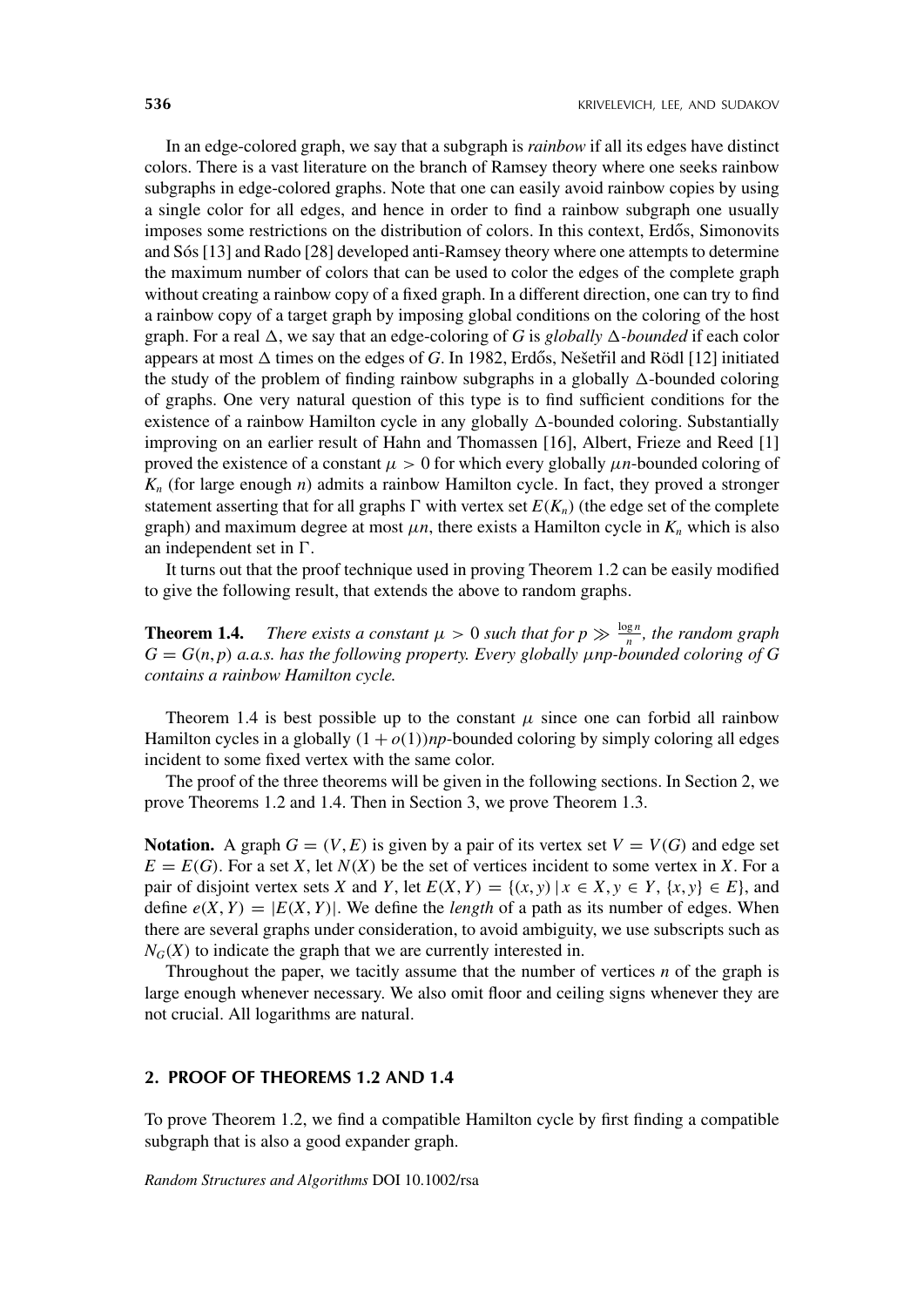**Definition 2.1.** *For positive reals k and r, a graph R is a (k*,*r)-expander if all sets*  $X \subseteq V(R)$  *of size at most*  $|X| \leq k$  *satisfy*  $|N(X) \setminus X| \geq r|X|$ *.* 

Once we find an expander subgraph, we construct a Hamilton cycle by using Pósa's rotation-extension technique, which is a powerful tool exploiting the expansion property of the graph. The following definition captures the key concept that we will utilize.

**Definition 2.2.** *Given a graph R and a path P defined over the same vertex set, we say that an edge*  $\{v, w\}$  *is a* booster *for the pair*  $(P, R)$  *if there exists a path of length*  $|P| - 1$  *in the graph P*  $\cup$  *R whose two endpoints are v and w.* 

The following lemma is a well-known tool that is central to many applications of the Pósa's rotation-extension technique (see, e.g., Lemma 8.5 of [5]).

**Lemma 2.3.** Suppose that  $R \subseteq K_n$  is a  $(k, 2)$ -expander and  $P \subseteq K_n$  is a path that is of  $m$ aximum length in the graph  $P\cup R.$  Then  $K_n$  contains at least  $\frac{(k+1)^2}{2}$  boosters for the pair  $(P, R)$ *.* 

# **2.1. Proof of Theorem 1.2**

In this subsection, we state our main lemmas without proof and prove Theorem 1.2 using these lemmas. The proofs of the lemmas will be given in the next subsection.

**Lemma 2.4.** *There exist positive constants*  $\mu$  *and d such that if*  $p \gg \frac{\log n}{n}$ *, then*  $G = G(n, p)$ *a.a.s. has the following property. For every μnp-bounded incompatibility system* F *over G, there exists a subgraph*  $R \subseteq G$  *with the following properties:* 

*i. R is compatible with* F*, ii. R is an*  $(\frac{n}{4}, 2)$ *-expander, and iii.*  $|E(R)| \leq dn$ .

The previous lemma will be used for "rotating" paths, while our next lemma will be used for "extending" cycles.

**Lemma 2.5.** *For a positive constant d, if*  $p \gg \frac{\log n}{n}$ *, then a.a.s. in*  $G = G(n, p)$ *, each pair of subgraphs*  $(P, R)$  *satisfying the conditions below has at least*  $\frac{1}{64}n^2p$  *boosters relative to it:*

*i. R is an*  $(\frac{n}{4}, 2)$ *-expander with*  $|E(R)| \leq dn$ *, and ii. P* is a longest path in  $P \cup R$ .

Theorem 1.2 easily follows from the two lemmas above.

*Proof of Theorem 1.2.* Let  $\mu$  and  $d$  be constants coming from Lemma 2.4. We assume that  $\mu \leq \frac{1}{256(d+1)}$  by reducing its value if necessary. Suppose that an instance *G* of *G*(*n*, *p*) that satisfies the conclusions of Lemmas 2.4 and 2.5 is given. Let  $R \subseteq G$  be an  $(\frac{n}{4}, 2)$ -expander whose existence is guaranteed by Lemma 2.4.

Given an incompatibility system  $\mathcal F$  over *G*, let  $P \subseteq G$  be a path of maximum length among all paths satisfying the following two conditions: (i)  $P \cup R$  is compatible with  $\mathcal{F}$ , and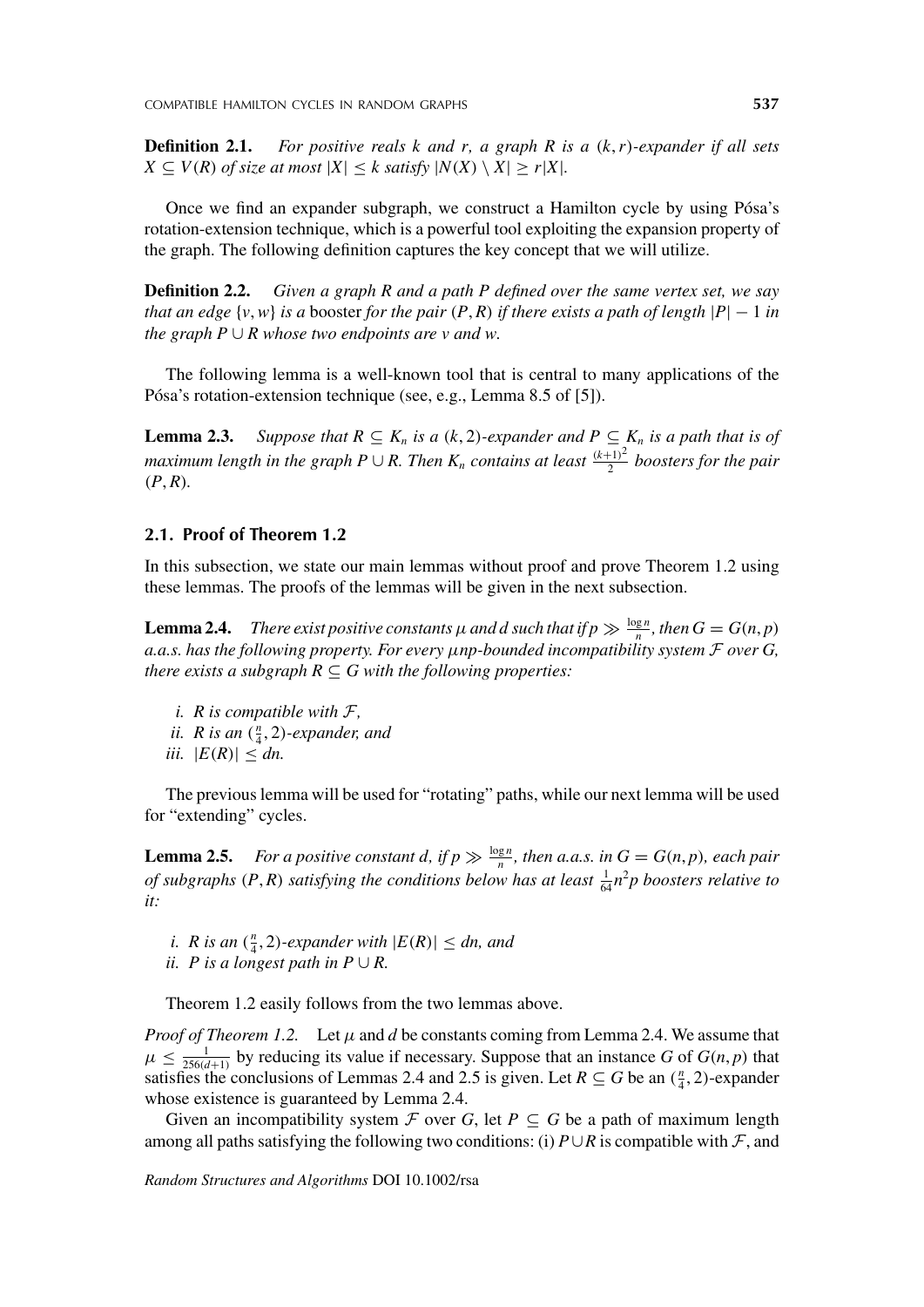(ii) *P* is a longest path in  $P \cup R$ . Note that we are maximizing over a non-empty collection, since a longest path in *R* meets the criteria.

By Lemma 2.5, the graph *G* contains at least  $\frac{1}{64}n^2p$  boosters for the pair *(P, R)*. Among these boosters, we would like to find a booster *e* such that  $P \cup R \cup \{e\}$  is compatible with F. Towards this end, for each edge  $e' = \{u, v\} \in E(P \cup R)$  we forbid to use the edges incompatible with *e'* as boosters. Since F is  $\mu np$ -bounded, each edge of  $P \cup R$  forbids at most 2*µnp* other edges. Furthermore, since the number of edges in  $P \cup R$  is at most  $n + |E(R)| \leq (d+1)n$ , the total number of edges forbidden is at most

$$
(n+|E(R)|)\cdot 2\mu np \le 2(d+1)\mu n^2 p < \frac{1}{64}n^2p,
$$

which is less than the number of boosters. Therefore, we can find a booster *e* such that *P* ∪ *R* ∪ {*e*} is still compatible with  $\mathcal{F}$ .

Since *e* is a booster for  $(P, R)$ , we see that there exists a cycle *C* of length  $|P|$  in  $P \cup R \cup \{e\}$ . This cycle is compatible with  $F$ , since it is a subgraph of a graph compatible with  $F$ . Thus if *C* is a Hamilton cycle, then we are done. Otherwise since all  $(\frac{n}{4}, 2)$ -expanders are connected, there exists a vertex  $v \notin V(C)$  and an edge  $e' \in E(R)$  connecting  $v$  to  $C$ . By using this edge, we can extend the cycle C to a path in  $P \cup R \cup \{e\}$  that is longer than P. Thus if we define *P* as the longest path in  $P \cup R \cup \{e\}$ , then since  $P' \cup R \subseteq P \cup R \cup \{e\}$ , we see that  $P' \cup R$ is compatible with  $\mathcal{F}$ , and *P'* is a longest path in  $P' \cup R$ . This contradicts the fact that *P* is chosen as a path of maximum length subject to these conditions, and shows that *C* is a Hamilton cycle.

#### **2.2. Proof of Lemmas**

We first state two well-known results in probabilistic combinatorics. The first theorem is a form of Chernoff's inequality as appears in [26, Theorem 2.3].

**Theorem 2.6.** *Let*  $X \sim Bi(n, p)$ *, where Bi* $(n, p)$  *denotes the binomial random variable* with parameters *n* and *p*. For any  $s \leq \frac{1}{2}$ np and  $t \geq 2$ np, we have

$$
\mathbf{P}(X \le s) \le e^{-s/4} \quad \text{and} \quad \mathbf{P}(X \ge t) \le e^{-3t/16}.
$$

*Moreover, for all*  $0 < \varepsilon < \frac{1}{2}$  *we have,* 

$$
\mathbf{P}(|X - np| > \varepsilon np) \le e^{-\Omega(\varepsilon^2 np)}.
$$

The second theorem is the standard local lemma (see, e.g., [3]).

**Theorem 2.7.** Let  $A_1, A_2, \cdots, A_n$  be events in an arbitrary probability space. A directed *graph*  $D = (V, E)$  *on the set of vertices*  $V = [n]$  *is called a dependency digraph for the events*  $A_1, \ldots, A_n$  *if for each i* ∈ [*n*]*, the event*  $A_i$  *is mutually independent of all the events*  $\{A_j : (i,j) \notin E\}$ *. Suppose that*  $D = (V, E)$  *is a dependency digraph for the above events and suppose that there are real numbers*  $x_1, \ldots, x_n$  *such that*  $0 \le x_i < 1$  *and*  $\mathbf{P}(A_i) \leq x_i \prod_{(i,j)\in E} (1-x_j)$  for all  $i \in [n]$ . Then  $\mathbf{P}(\bigcap_{i=1}^n \overline{A_i}) \geq \prod_{i=1}^n (1-x_i)$ . In particular, *with positive probability no event Ai holds.*

The following lemma establishes several properties of  $G(n, p)$  that we need.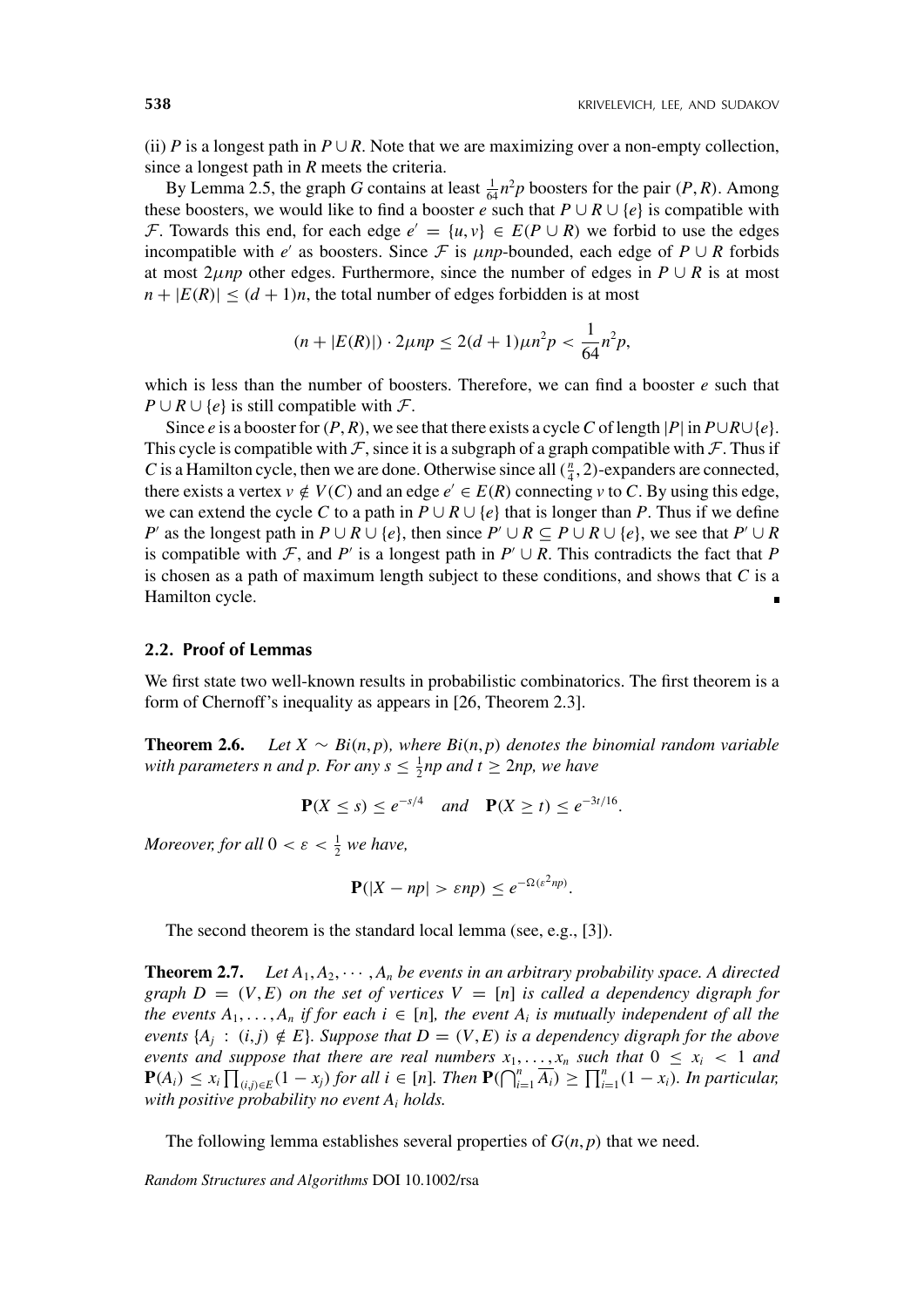Lemma 2.8.  $\gg \frac{\log n}{n}$ , then  $G(n, p)$  *a.a.s.* satisfies the following properties.

- *i. all degrees are*  $(1 + o(1))$ *np*,
- *ii. for all sets X of size*  $|X| < (np^4)^{-1/3}$ *, we have e*(*X*)  $\leq 8|X|$ *,*
- *iii. for all sets X of size*  $|X| = t$  *for*  $(np^4)^{-1/3} \le t \le n$ , we have  $e(X) \le t^2 p \cdot \left(\frac{n}{t}\right)^{1/2}$ , and
- *iv. for disjoint sets X* and *Y* satisfying  $|X||Y|p \gg n$ , we have  $e(X, Y) \geq \frac{1}{2}|X||Y|p$ .

*Proof.* We omit the proofs of Properties (i) and (iv), since they follow easily from direct applications of Chernoff's inequality together with the union bound.

The probability of a fixed set *X* of size *t* to violate Property (ii) is at most

$$
{\binom{\binom{t}{2}}{8t}}p^{8t} \leq \left(\frac{etp}{8}\right)^{8t} < \left(\left(\frac{e}{8}\right)^8\left(\frac{t}{n}\right)^2\right)^t.
$$

Hence by the union bound, the probability of Property (ii) being violated is at most

$$
\sum_{t=1}^{(np^4)^{-1/3}} \binom{n}{t} \cdot \left( \left(\frac{e}{8}\right)^8 \left(\frac{t}{n}\right)^2 \right)^t < \sum_{t=1}^{n/(\log n)^{4/3}} \left( e \cdot \left(\frac{e}{8}\right)^8 \left(\frac{t}{n}\right) \right)^t = o(1).
$$

Similarly, the probability of a fixed set *X* of size *t* to violate Property (iii) is, by Chernoff's inequality, at most  $e^{-c \cdot t^2 p(n/t)^{1/2}}$  for some positive constant *c*. The function

$$
ctp\left(\frac{n}{t}\right)^{1/2} - 2\log\left(\frac{en}{t}\right)
$$

is increasing for  $t > 0$  and for  $t = (np^4)^{-1/3}$  equals  $c(np)^{1/3} - O(\log np) > 0$ . Hence, for  $t \geq (np^4)^{-1/3}$ , we have that

$$
ct2p\left(\frac{n}{t}\right)^{1/2} \geq 2t\log\left(\frac{en}{t}\right).
$$

Thus by the union bound, the probability of Property (iii) being violated is at most

$$
\sum_{t=(np^4)^{-1/3}}^n \binom{n}{t} e^{-ct^2 p(n/t)^{1/2}} \le \sum_{t=(np^4)^{-1/3}}^n e^{t \log(\frac{e^n t}{t}) - ct^2 p(n/t)^{1/2}} = o(1).
$$

We first prove Lemma 2.4 which we restate here for the reader's convenience. The proof is based on a straightforward application of local lemma, but is rather lengthy.

**Lemma.** *There exist positive constants*  $\mu$  *and*  $d$  *such that if*  $p \gg \frac{\log n}{n}$ *, then*  $G = G(n, p)$ *a.a.s. has the following property. For every μnp-bounded incompatibility system* F *over G, there exists a subgraph*  $R \subseteq G$  *with the following properties:* 

- *i. R is compatible with* F*,*
- *ii. R is an*  $(\frac{n}{4}, 2)$ *-expander, and*
- *iii.*  $|E(R)| \leq dn$ .

*Proof.* Throughout the proof, let  $c_0 = e$ ,  $C_1 = C_2 = \frac{1}{2}$ ,  $\alpha = \frac{1}{2} \left( \frac{1}{20e} \right)^2$ ,  $d = 10(20e)^2$ , and  $\mu = \frac{1}{25c_0d^2} < 10^{-11}$ . Condition on  $G = G(n, p)$  satisfying the events of Lemma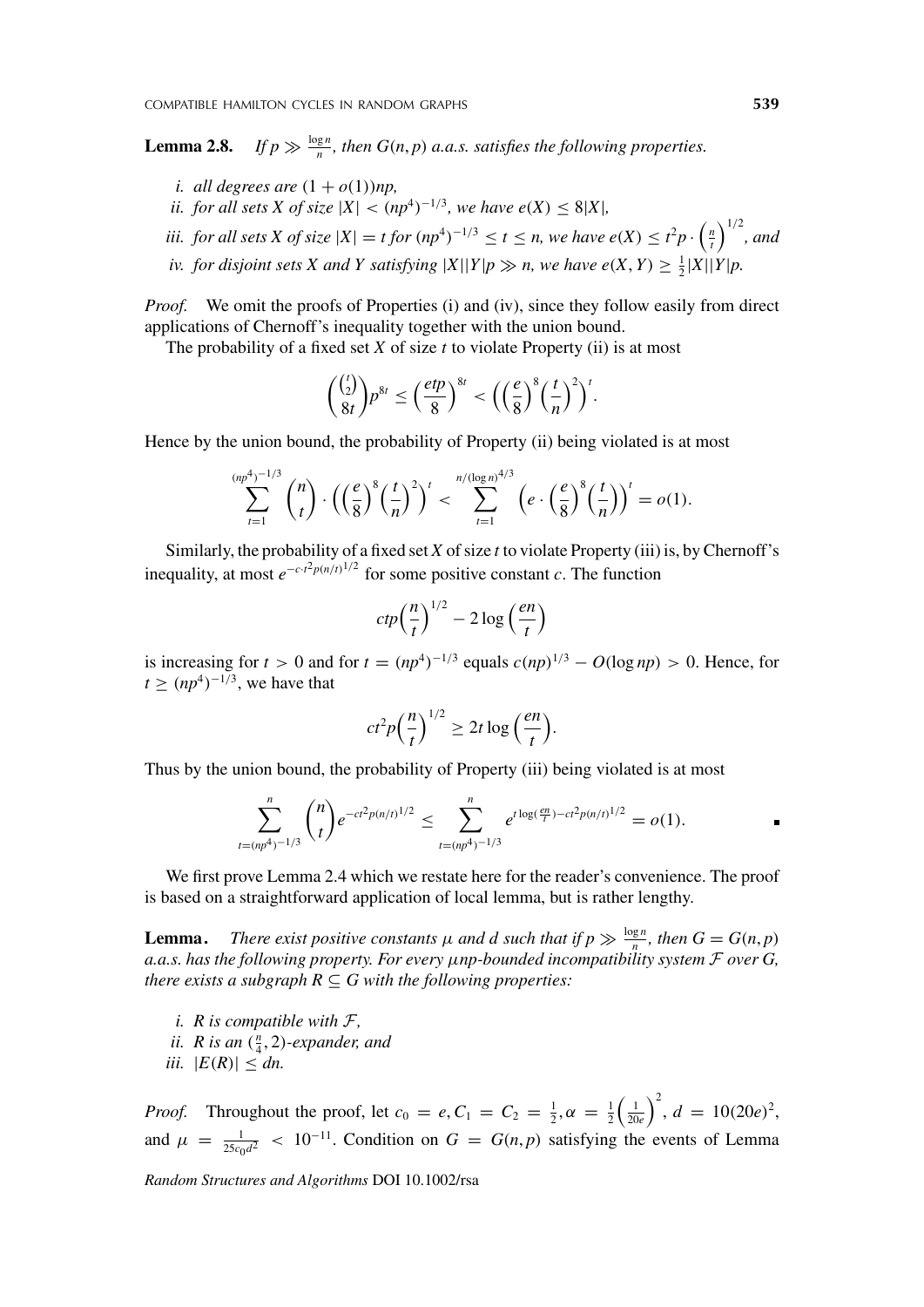2.8. Suppose that we are given a  $\mu np$ -bounded incompatibility system  $\mathcal F$  over *G*. For all  $v \in V(G)$ , independently (with repetition) choose *d* random edges in *G* incident to *v*, and let  $F(v)$  be the set of chosen edges. Let R be the graph whose edge set is  $\bigcup_{v} F(v)$ . We claim that *R* has the properties listed above with positive probability. Note that Property (iii) trivially holds.

Let  $t_0 = \frac{1}{3} (np^4)^{-1/3}$ ,  $t_1 = \alpha n$ , and  $t_2 = n/4$  for some constant  $\alpha$  to be chosen later. There are three types of events that we consider. First are events considering compatibility of edges. For a pair of edges  $e_1$  and  $e_2$ , if  $e_1 \neq e_2$ , then let  $A(e_1, e_2)$  be the event that both edges  $e_1$  and  $e_2$  are in *R*, and if  $e_1 = e_2 = e$ , then let  $A(e, e)$  be the event that the edge *e* is chosen in two different trials. Define

$$
\mathcal{A} = \{A(e_1, e_2) : e_1, e_2 \text{ are incompatible, or } e_1 = e_2\}.
$$

Second are events considering expansion of small sets. For a set *W*, let *B(W)* be the event that  $e_R(W) \ge \frac{d}{3}|W|$ , and define, for  $t_0 \le t \le t_1$ ,

$$
\mathcal{B}_t = \{B(W) : |W| = 3t\}.
$$

Third are events considering expansion of large sets. For a pair of disjoint subsets *X* and *Y*, let  $C(X, Y)$  be the event that  $e_R(X, Y) = 0$ , and define, for  $t_1 \le t \le t_2$ ,

$$
C_t = \{C(X, Y) : X \cap Y = \emptyset, |X| = t, |Y| = n - 3t\}.
$$

We first prove that Properties (i) and (ii) hold if none of the events in  $A, B_t$ , and  $C_t$ happen. Property (i) obviously holds if none of the events in  $A$  happens. Note that not having the events  $A(e, e)$  for all edges  $e$  implies the fact that we obtain distinct edges at each trial. Hence each set *X* has at least  $d|X|$  distinct edges incident to it, and in particular, we have  $|E(R)| = dn$ . For Property (ii), consider a set *X* of size  $|X| = t$  and assume that  $|N_R(X) \setminus X|$  < 2|*X*|. Let *W* be a superset of  $X \cup N_R(X)$  of size exactly 3|*X*|. By the fact mentioned above, we see that  $e_R(W) \ge d|X| > \frac{d}{3}|W|$ .

- 1. If  $t < t_0$ , then since  $d > 24$ , this contradicts the fact that  $G(n, p)$  has  $e(W) \leq 8|W|$ ,
- 2. if  $t_0 \le t \le t_1$ , then it contradicts the event  $B(W)$ , and
- 3. if  $t_1 \le t \le n/4$ , then we have  $e(X, V \setminus W) = 0$  and it contradicts the event  $C(X, V \setminus W)$ .

Hence in all three cases we arrive at a contradiction. Therefore if none of the events in  $A, B_t$ , and  $C_t$  holds, then we obtain all the claimed properties (i), (ii), and (iii).

We will use the local lemma to prove that with positive probability none of the events in  $A$ ,  $B_t$ , and  $C_t$  holds. Towards this end, we define the dependency graph  $\Gamma$  with vertex set  $V = A \cup \bigcup_{t=t_0}^{t_1} B_t \cup \bigcup_{t=t_1}^{n/4} C_t$ . Note that the graph *R* is determined by the outcome of *n* events  ${F(v)}_{v \in V(G)}$  (recall that  $F(v)$  is a set of *d* random edges incident to *v*). We let  $V_1, V_2 \in V$ be adjacent in  $\Gamma$  if there exists a vertex  $v \in V(G)$  such that both  $V_1$  and  $V_2$  are dependent on the outcome of  $F(v)$ , i.e., if there exist edges  $e_1$  and  $e_2$  both incident to *v* such that  $V_1$ depends on  $e_1$  and  $V_2$  depends on  $e_2$ . This graph can be used as the dependency digraph in the local lemma since  $F(v)$  and  $F(w)$  are independent for all distinct vertices  $v, w \in V(G)$ .

In order to apply the local lemma, for each event in  $\mathcal{V}$ , we stimate its probability and the degree of the corresponding vertex in  $\Gamma$ . In all cases, for the dependency with events in  $\mathcal{B}_t$ and  $C_t$ , we use the crude bounds  $|\mathcal{B}_t|$  and  $|\mathcal{C}_t|$ .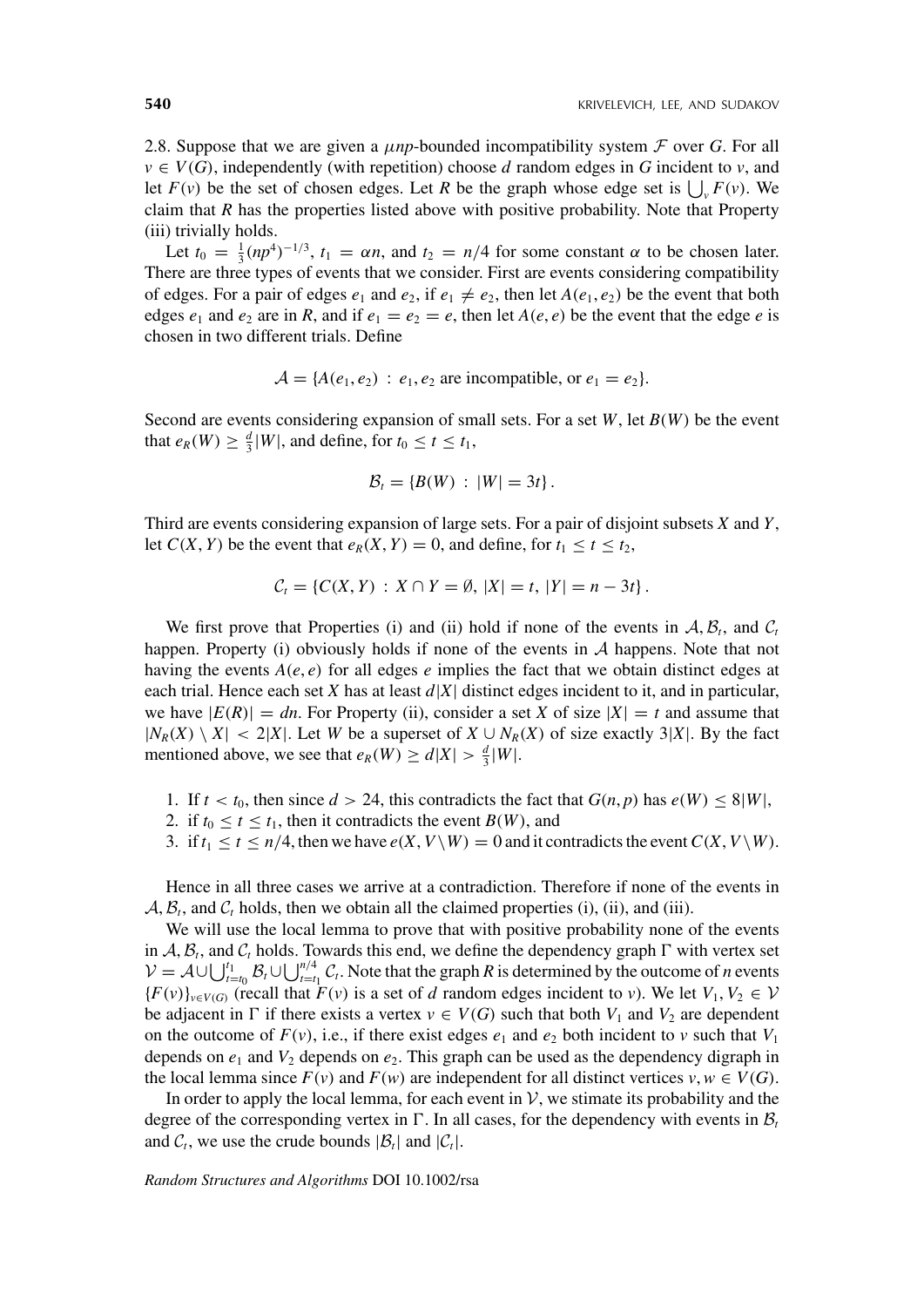**Family** A: For a fixed pair of intersecting edges  $e_1$  and  $e_2$ , to bound the probability of the event  $A(e_1, e_2)$ , first, for each  $e_1$  and  $e_2$ , select from which vertex and on which trial that edge was chosen (at most 2*d* choices for each edge), and second, compute the probability that  $e_1$  and  $e_2$  were chosen at those trials (probability at most  $\left(\frac{1+o(1)}{np}\right)^2$ ). This gives

$$
\mathbf{P}(A(e_1, e_2)) \le (1 + o(1)) \left(\frac{2d}{np}\right)^2.
$$

Define  $x = c_0 \left(\frac{2d}{np}\right)^2$  for some constant  $c_0 \ge 1$  to be chosen later (this parameter will be used in the local lemma). To compute the number of neighbors of  $A(e_1, e_2)$  in  $\Gamma$  in the set A, note that  $A(e_1, e_2)$  is adjacent to  $A(f_1, f_2)$  if and only if some two edges  $e_i$  and  $f_i$  intersect. There are at most three vertices in  $e_1 \cup e_2$ , each vertex has degree  $(1 + o(1))np$  in  $G(n, p)$ , and each edge has at most 2*μnp* other edges incompatible with it. Therefore the number of neighbors of  $A(e_1, e_2)$  in  $\mathcal A$  is at most

$$
3 \cdot (1 + o(1))np \cdot 2\mu np = 6\mu (np)^{2}(1 + o(1)).
$$

**Family**  $\mathcal{B}_t$ : Assume that  $t_0 \le t \le t_1$  and consider a fixed set *W* of size  $|W| = 3t$ . To bound the probability of the event *B*(*W*), first, choose  $\frac{d}{3}$ |*W*| = *dt* edges among the edges of  $G(n, p)$  in  $W\left(\binom{e(W)}{dt}$  choices), second, for each chosen edge, select from which vertex and on which trial that edge was chosen (at most *(*2*d)dt* choices altogether), third, compute the probability that each choice became the particular edge of interest (probability at most  $\left(\frac{1+o(1)}{np}\right)^{dt}$ ). This gives

$$
\mathbf{P}(B(W)) \le \binom{e_G(W)}{td} \cdot (2d)^{dt} \cdot \left(\frac{1+o(1)}{np}\right)^{dt} \le \left(\frac{e \cdot e_G(W)}{td} \cdot \frac{(2+o(1))d}{np}\right)^{dt},
$$

which by the assumption that  $e_G(W) \le 9t^2p \cdot \left(\frac{n}{3t}\right)^{1/2}$  (coming from Lemma 2.8 (iii)) gives

$$
\mathbf{P}(B(W)) \leq \left(20e \cdot \left(\frac{t}{n}\right)^{1/2}\right)^{dt}.
$$

Define  $y_t = e^{C_1 t} \left( 20e \cdot \left( \frac{t}{n} \right)^{1/2} \right)^{dt}$  for some positive constant  $C_1$ , and for later usage, note that

$$
\sum_{t=t_0}^{t_1} |\mathcal{B}_t| \cdot y_t = \sum_{t=t_0}^{t_1} {n \choose 3t} \cdot e^{C_1 t} \left( 20e \cdot \left( \frac{t}{n} \right)^{1/2} \right)^{dt} \le \sum_{t=t_0}^{t_1} \left( e^{C_1} \left( \frac{en}{3t} \right)^3 \cdot (20e)^d \cdot \left( \frac{t}{n} \right)^{d/2} \right)^t = o(1),\tag{1}
$$

since  $\alpha$ , *d*, and  $C_1$  satisfy  $e^{C_1} \left(\frac{e}{3\alpha}\right)^3 \cdot (20e)^d \cdot \alpha^{d/2} < 1$ .

To compute the number of neighbors of  $B(W)$  in  $\mathcal A$  in  $\Gamma$ , note that the event  $B(W)$  is adjacent to  $A(e_1, e_2)$  if  $e_1$  or  $e_2$  intersect *W*. Therefore, the number of neighbors as above is at most

$$
|W| \cdot (1 + o(1))np \cdot \mu np = (1 + o(1))3\mu tn^2p^2.
$$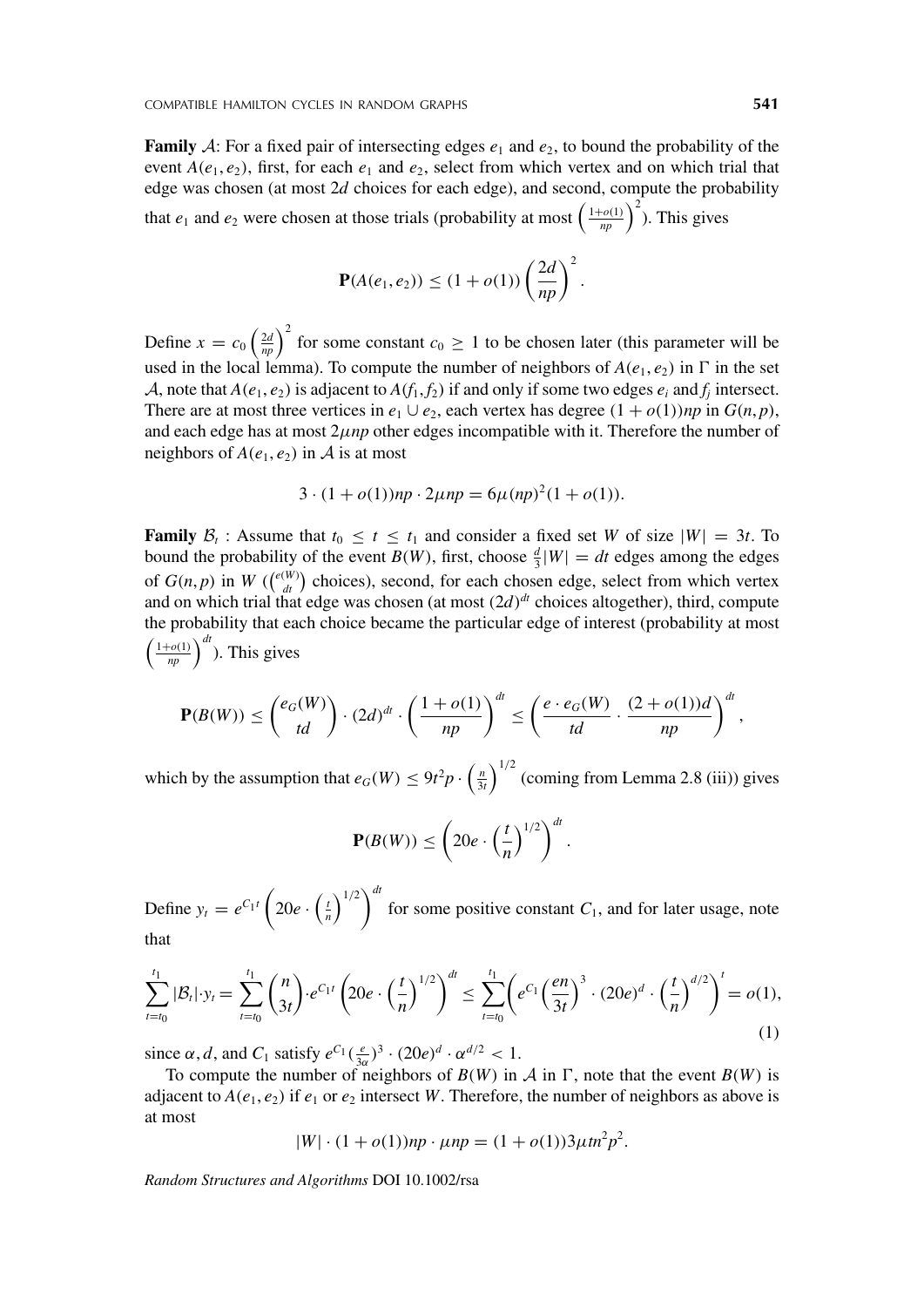**Family**  $C_t$ : Assume that  $t_1 \le t \le n/4$  and consider a fixed pair of sets *X* and *Y* of sizes  $|X| = t$  and  $|Y| = n - 3t$ . For each vertex  $v \in X$ , let  $d_G(v, Y)$  be the number of neighbors of *v* in *Y* in *G*(*n*, *p*). Then the probability that  $e_R(X, Y) = 0$  is

$$
\mathbf{P}(C(X,Y)) = \prod_{v \in X} \left(1 - \frac{d_G(v,Y)}{(1+o(1))np}\right)^d \leq e^{-(1+o(1))de_G(X,Y)/(np)} \leq e^{-dt(n-3t)/(3n)},
$$

where we used the assumption that  $e_G(X, Y) \ge \frac{t(n-3t)}{2}p$ . Define  $z_t = e^{C_2 n} e^{-dt(n-3t)/(3n)}$  for some positive constant  $C_2$ , and for later usage, note that

$$
\sum_{t=t_1}^{t_2} |\mathcal{C}_t| \cdot z_t \le \sum_{t=t_1}^{t_2} 2^{2n} \cdot e^{C_2 n} \cdot e^{-dt(n-3t)/(3n)} = o(1), \tag{2}
$$

since  $d\alpha(1 - 3\alpha) > 3(C_2 + 2)$  and  $d/16 > 3(C_2 + 2)$ . For the degree of  $C(X, Y)$  in A in  $\Gamma$ , we use the crude bound

$$
|\mathcal{A}| \le n \cdot (1 + o(1))np \cdot \mu np = (1 + o(1))\mu n^3 p^2.
$$

To apply the local lemma, we must verify the following three inequalities (for appropriate choices of *t* as determined by the sets *W*, *X*, and *Y*):

$$
\mathbf{P}(A(e_1, e_2)) \leq x \cdot (1-x)^{(1+o(1))6\mu(np)^2} \left( \prod_{t=t_0}^{t_1} (1-y_t)^{|\mathcal{B}_t|} \right) \cdot \left( \prod_{t=t_1}^{n/4} (1-z_t)^{|\mathcal{C}_t|} \right),
$$
  

$$
\mathbf{P}(B(W)) \leq y_t \cdot (1-x)^{(1+o(1))3\mu m^2 p^2} \cdot \left( \prod_{t=t_0}^{t_1} (1-y_t)^{|\mathcal{B}_t|} \right) \cdot \left( \prod_{t=t_1}^{n/4} (1-z_t)^{|\mathcal{C}_t|} \right),
$$
  

$$
\mathbf{P}(C(X, Y)) \leq z_t \cdot (1-x)^{(1+o(1))\mu m^3 p^2} \cdot \left( \prod_{t=t_0}^{t_1} (1-y_t)^{|\mathcal{B}_t|} \right) \cdot \left( \prod_{t=t_1}^{n/4} (1-z_t)^{|\mathcal{C}_t|} \right),
$$

By (1) and (2), we know that

$$
\left(\prod_{t=t_0}^{t_1}(1-y_t)^{|\mathcal{B}_t|}\right)\cdot\left(\prod_{t=t_1}^{n/4}(1-z_t)^{|\mathcal{C}_t|}\right)=1-o(1).
$$

Recall that  $y_t \ge e^{C_1 t} \mathbf{P}(B(W))$  and  $z_t \ge e^{C_2 n} \mathbf{P}(C(X, Y))$ . Thus to have the above three inequalities, it suffices to prove that

$$
1 \le (1 + o(1))c_0 \cdot (1 - x)^{(1 + o(1))6\mu(np)^2},
$$
  
\n
$$
\forall t_0 \le t \le t_1, 1 \le (1 + o(1))e^{C_1t}(1 - x)^{(1 + o(1))3\mu n^2 p^2},
$$
  
\n
$$
\forall t_1 \le t \le t_2, 1 \le (1 + o(1))e^{C_2n}(1 - x)^{(1 + o(1))\mu n^3 p^2}.
$$

Note that  $1 - x = e^{-(1 + o(1))x}$  and  $x = c_0 \cdot \left(\frac{2d}{np}\right)^2$ . Since  $C_1 \ge (1 + o(1))12\mu d^2c_0$  and  $C_2 \geq (1+o(1))4\mu d^2c_0$ , the second and the third inequalities hold. Also, the first inequality holds since the parameters are chosen so that

$$
c_0 \cdot (1-x)^{(1+o(1))6\mu(np)^2} = c_0 \cdot e^{-(1+o(1))24c_0d^2\mu} > 1.
$$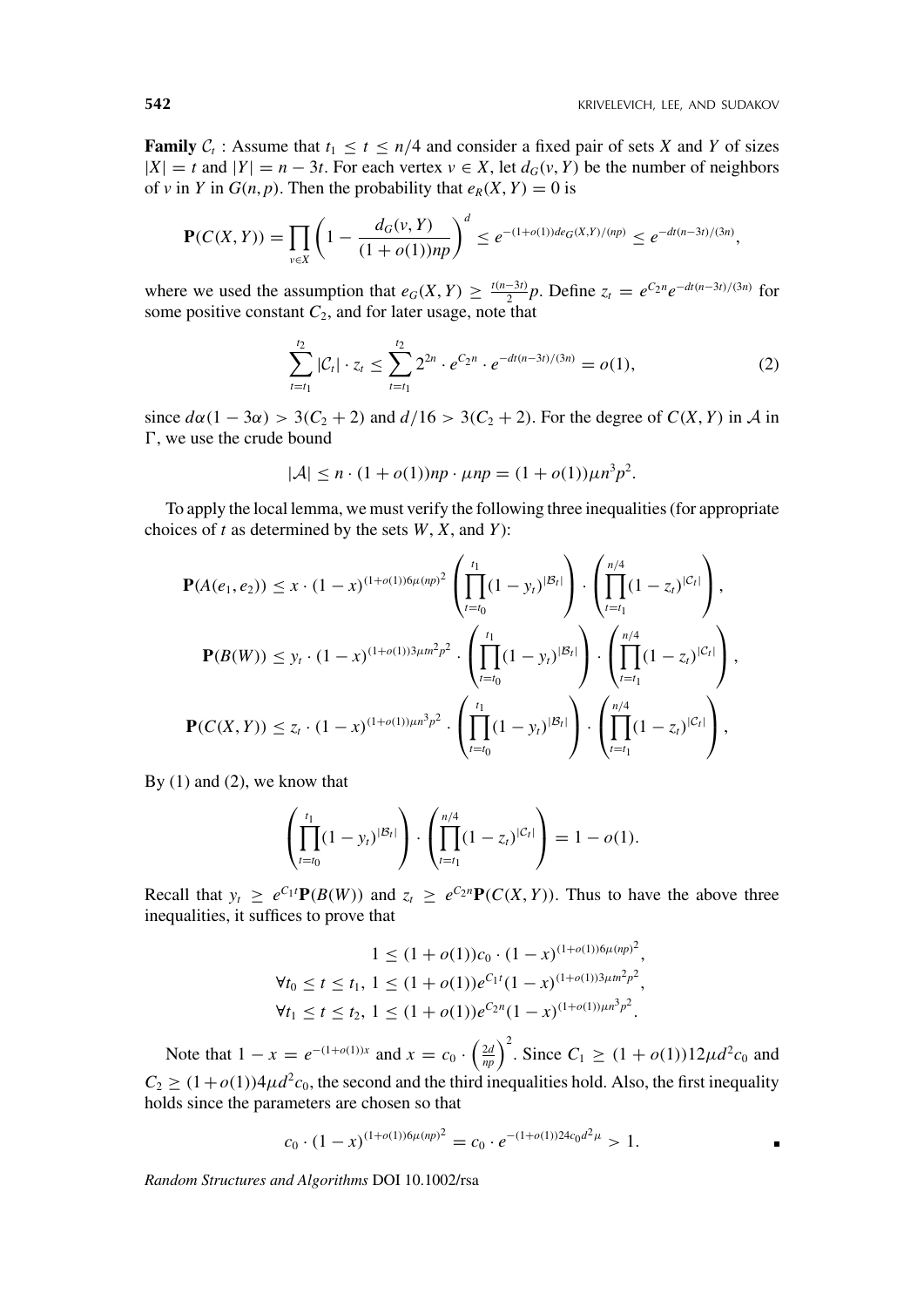We now prove Lemma 2.5 (restated here).

**Lemma.** *For a positive constant d, if*  $p \gg \frac{\log n}{n}$ *, then a.a.s. in*  $G = G(n, p)$ *, each pair of subgraphs*  $(P, R)$  *satisfying the conditions below has at least*  $\frac{1}{64}n^2p$  *boosters relative to it:*

- *i. R is an*  $(\frac{n}{4}, 2)$ *-expander with*  $|E(R)| \leq dn$ *, and*
- *ii. P* is a longest path in  $P \cup R$ .

*Proof.* To prove the lemma, we first fix a pair *(P*, *R)* satisfying the conditions given above, and estimate the probability that  $G(n, p)$  contains enough boosters for the pair.

Since *R* is an  $(\frac{n}{4}, 2)$ -expander, Lemma 2.3 implies that  $K_n$  contains at least  $\frac{n^2}{32}$  boosters for the pair  $(P, R)$ . It thus follows that the expected number of boosters for  $(P, R)$  in  $G(n, p)$ is at least  $\frac{1}{32}n^2p$ . By Chernoff's inequality, with probability at least  $1 - e^{-\Omega(n^2p)}$ , we have at least  $\frac{1}{64}n^2p$  boosters for  $(P, R)$  in  $G(n, p)$ .

We use this estimate on the probability together with the union bound to prove the lemma. The total number of paths of all possible length is at most  $n \cdot n! \leq e^{n \log n}$ , and the total number of graphs *R* that we must consider is at most

$$
\binom{n^2}{dn} \leq e^{dn \log n}.
$$

Since  $p \gg \frac{\log n}{n}$ , we obtain our conclusion by taking the union bound.

To prove Theorem 1.4, given a globally  $\mu np$ -bounded edge coloring of  $G(n, p)$ , call a pair of edges *compatible* if they are of different color, and a subgraph  $H \subseteq G$  *compatible* if it is rainbow. Re-define the events  $A(e_1, e_2)$  accordingly. One can easily check that the proof given in this section establishes Theorem 1.4 after slightly changing the method used in estimating the degree in the dependency graph. We omit the straightforward details.

### **3. PROOF OF THEOREM 1.3**

In this section we present the proof of our second result which is based on several ideas. First we use a strategy from [2] to transform the problem of finding a compatible Hamilton cycle into a problem of finding a directed Hamilton cycle in an appropriately defined auxiliary graph. This strategy requires a 'well-behaved' perfect matching in our graph, which will be taken using a 'nibble method'. Finally to complete the proof we use recent resilience-type results on Hamiltonicity of random directed graphs proved in [17] and [14].

Before we delve into the (rather technical) details of the proof, let us provide a brief outline of our argument. Let  $G = G(n, p)$  with  $p \gg \frac{\log^8 n}{n}$ . Assume a  $\mu np$ -bounded incomparability system  $F$  over  $G$  is given, and our aim is to find a Hamilton cycle in  $G$  compatible with F. Assume for simplicity *n* is even. Let  $V = A \cup B$  be a random equipartition of  $V(G)$ with  $|A|=|B|=m=\frac{n}{2}$ , and let *M* be a randomly chosen perfect matching between *A* and *B* in *G*. Let  $M = \{e_1, \ldots, e_{n/2}\}$ , with  $e_i = (a_i, b_i)$ ,  $a_i \in A, b_i \in B$ . We construct a Hamilton cycle by further adding *n/*2 edges to *M*, while obeying compatibility. Define an auxiliary directed graph  $D_G(M)$  as follows: its vertices are the edges of *M*, and  $(e_i, e_j)$  is a directed edge of  $D_G(M)$  if  $\{b_i, a_i\} \in E(G)$ . Since the edges of  $D_G(M)$  are in one-to-one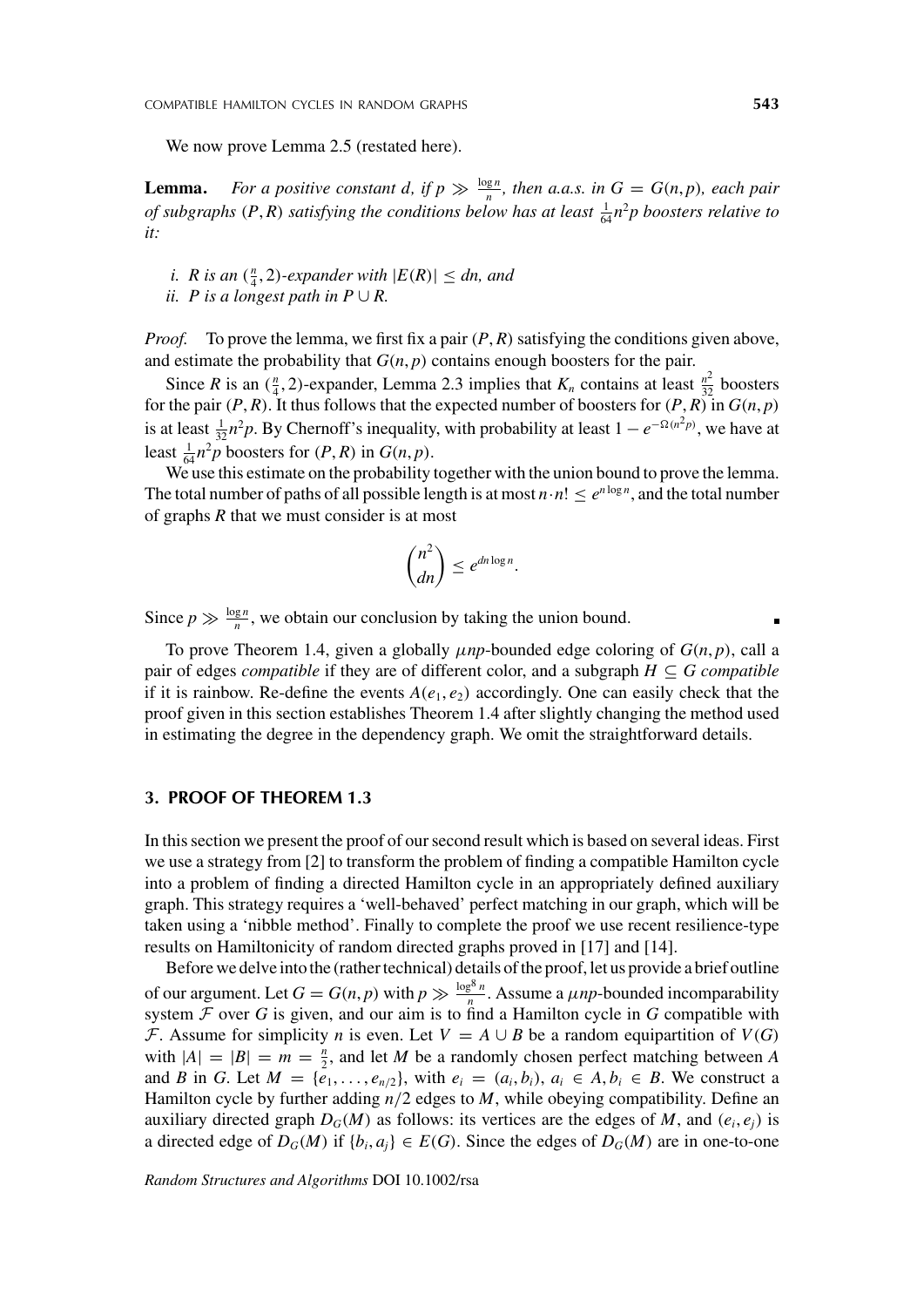correspondence with the edges of *G* between *A* and *B* outside *M*, we may consider  $D_G(M)$ as a random directed graph on *m* vertices with edge probability *p*. Observe that a directed Hamilton cycle in  $D_G(M)$  translates into a Hamilton cycle in G in an obvious way. To obtain a Hamilton cycle compatible with  $F$  through this correspondence, we remove some edges from  $D_G(M)$ . Consider an edge  $e_i$  of M (in its capacity as a vertex of  $D_G(M)$ ). Let us see which directed edges  $(e_i, e_j)$  leaving  $e_i$  in  $D_G(M)$  need to be deleted. Those are edges for which  $\{b_i, a_i\}$  is incompatible with  $e_i$  according to  $\mathcal F$ , and the number of such edges should be at most (about)  $\mu$ *mp*. In addition, we need to delete  $(e_i, e_j)$  for which  $\{b_i, a_j\}$  is compatible with  $e_i$  (about  $(1 - \mu)$ ) proportion of edges) but incompatible with  $e_j$  – and the proportion of such edges should be about  $\mu$ . We expect these heuristic estimates to hold due to our random choice of *M*. Assuming these estimates, altogether we need to delete from  $D_G(M)$ about  $\mu mp + (1 - \mu)\mu mp$  edges leaving  $e_i$ , and a similar amount of edges entering  $e_i$ . As mentioned above, the graph  $D_G(M)$  is basically a random directed graph on *m* vertices with edge probability *p*. At this stage, we invoke a recent result of Ferber et al. ([14]; Theorem 3.7 below), stating that if  $p \gg \frac{\log^8 n}{n}$  then a random directed graph  $D = D(n, p)$  is a.a.s. such that every subgraph of *D* of minimum in- and out-degrees at least  $(\frac{1}{2} + \varepsilon)np$  contains a directed Hamilton cycle. In order to able to apply this theorem to  $D_G(M)$  we need to estimate from above the deleted in- and out-degrees at every vertex  $e_i$  of  $D_G(M)$  – as we indicated above, and then to require that  $\mu mp + (1 - \mu)\mu mp \leq (\frac{1}{2} - \varepsilon)mp$ . So essentially we need to solve:  $\mu + (1 - \mu)\mu = \frac{1}{2}$  – which gives us  $\mu = 1 - \frac{1}{\sqrt{2}}$ . It should be mentioned that this approach borrows some ideas from the argument of Alon and Gutin [2], who also arrived at the same magical constant  $1 - \frac{1}{\sqrt{2}}$  (but for the simpler case of the complete graph to start with).

We start with the following two definitions.

**Definition 3.1.** *A* perfect matching *on n vertices over a partition A*  $\cup$  *B* (for even n) or *A* ∪ *B* ∪ {*v*<sub>\*</sub>} *(for odd n), with*  $|A| = |B| = \lfloor n/2 \rfloor$ *, is a collection* { $(a_i, b_i)$ } $_{i=1}^{\lfloor n/2 \rfloor}$  *of disjoint pairs of vertices with*  $a_i \in A$  *and*  $b_i \in B$  *with the following property:* 

- *i. if n is even, then* {*ai*, *bi*} *is an edge for every i, and*
- ii. if n is odd, then  $\{a_i, b_i\}$  is an edge for  $i = 1, 2, \dots, (n-3)/2$ , and  $(a_{(n-1)/2}, v_*, b_{(n-1)/2})$ *is a path of length 2.*

In most cases, for a given vertex  $a_i$ , the edge incident to  $a_i$  in the perfect matching is  $\{a_i, b_i\}$ . However, when *n* is odd and  $i = (n - 1)/2$ , the edge incident to  $a_{(n-1)/2}$  is {*a(n*−1*)/*2, *v*∗}. This distinction is made for technical reasons and we recommend the reader to assume that *n* is even for the first time reading.

**Definition 3.2.** Let G be a graph and let M be a perfect matching  $\{e_i\}_{i=1}^{\lfloor n/2 \rfloor}$  for  $e_i = (a_i, b_i)$  $(and e_{n/2} = (a_{n/2}, v_*, b_{n/2})$  *if n is odd).* 

- *i. Define D<sub>G</sub>*(*M*) *as the directed graph over the vertex set*  $\{e_1, e_2, \dots, e_{\lfloor n/2 \rfloor}\}$ *, where there is a directed edge from*  $e_i$  *<i>to*  $e_j$  *if and only if*  $\{b_i, a_j\} \in E(G)$ *.*
- *ii. For a given incompatibility system*  $\mathcal F$  *over*  $G$ *, define*  $D_G(M; \mathcal F)$  *as the subgraph of*  $D_G(M)$  *obtained by the following process: remove the directed edge*  $(e_i, e_j)$  *whenever*  ${b_i, a_j}$  *is incompatible with the edge of M incident to*  $b_i$ *, or with the edge of M incident to a<sub>i</sub>*. Moreover, if *n* is odd and  $\{a_{n/2}, v_*\}$  and  $\{v_*, b_{n/2}\}$  are not compatible, then *remove all edges in*  $D_G(M)$  *incident to the vertex e*<sub> $|n/2|$ </sub>.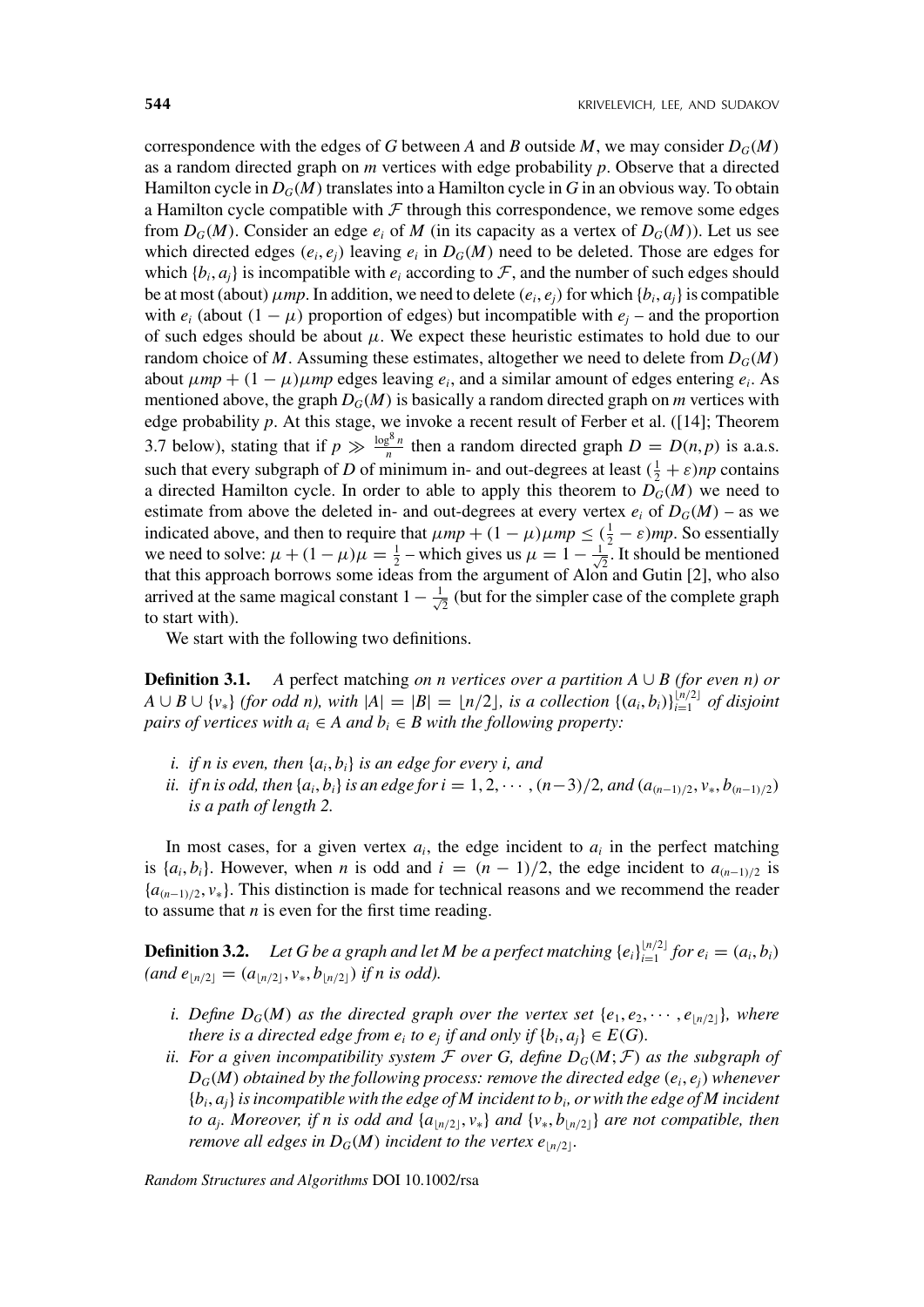We may also write  $D(M)$  or  $D(M; \mathcal{F})$ , when *G* is clear from the context. The following proposition explains the motivation behind the definition given above.

**Proposition 3.3.** *Let G be a graph with an incompatibility system* F*, and let M be a perfect matching in G. If DG(M*; F*) contains a directed Hamilton cycle, then G contains a Hamilton cycle compatible with* F*.*

*Proof.* Let *M* be given as  $e_1, e_2, \ldots, e_k$ , and without loss of generality let  $(e_1, e_2, \ldots, e_k, e_1)$ be the Hamilton cycle in  $D_G(M; \mathcal{F})$ .

If *G* has an even number of vertices, then by the definition of  $D_G(M; \mathcal{F})$ , we see that

$$
(a_1, b_1, a_2, b_2, \ldots, a_k, b_k, a_1)
$$

is a Hamilton cycle in *G*. Moreover, the edge  $\{a_i, b_i\}$  is compatible with both  $\{b_i, a_{i+1}\}$  and  ${a_i, b_{i-1}}$  (addition and subtraction of indices are modulo *k*) by the definition of *D<sub>G</sub>*(*M*; *F*). Therefore, we found a Hamilton cycle in  $G$  compatible with  $\mathcal{F}$ .

If G has an odd number of vertices, then as before, we see that  $(a_1, b_1, a_2, b_2, \ldots, a_k, v_*, b_k, a_1)$ is a Hamilton cycle in *G*. If  $\{a_k, v_*\}$  and  $\{v_*, b_k\}$  were not compatible, then by the definition of  $D_G(M; \mathcal{F})$ , the vertex  $e_k$  must be isolated in  $D_G(M; \mathcal{F})$ , contradicting the fact that  $D_G(M; \mathcal{F})$  is Hamiltonian. Therefore, the pair is compatible. All other pairs are compatible as seen above.

We prove the Hamiltonicity of  $D_G(M; \mathcal{F})$  by carefully choosing a perfect matching M so that it satisfies the following two properties.

**Definition 3.4.** *Let ε be a fixed positive real, let G be a given graph with incompatibility system* F*, and let M be a perfect matching in G.*

- *i. The pair*  $(G, M)$  *is*  $\varepsilon$ -di-ham-resilient *if every subgraph of*  $D_G(M)$  *of minimum inand out-degrees at least*  $(\frac{1}{2} + \varepsilon) \frac{\delta(G)}{2}$  *contains a directed Hamilton cycle.*
- *ii. The triple*  $(G, M, \mathcal{F})$  *is*  $\epsilon$ -typical *if*  $D_G(M; \mathcal{F})$  *has minimum in- and out-degrees at least*  $\left(\frac{1}{2} + \varepsilon\right) \frac{\delta(G)}{2}$ *.*

The following lemma is the key ingredient of our proof, asserting the a.a.s. existence of a perfect matching in  $G(n, p)$  for which  $(G, M)$  is  $\varepsilon$ -di-ham-resilient, and  $(G, M, \mathcal{F})$  is *ε*-typical.

**Lemma 3.5.** *Let ε be a fixed positive real, and*  $p = \frac{\omega \log^8 n}{n}$  *for some function*  $\omega = \omega(n) \le$ log *n* that tends to infinity. Then  $G = G(n, p)$  a.a.s. has the following property: for every  $\left(1-\frac{1}{\sqrt{2}}-2\varepsilon\right)$ np-bounded incompatibility system  ${\cal F}$  over G, there exists a perfect matching  $M \subseteq G$  such that

- *i. (G*, *M) is ε-di-ham-resilient and*
- *ii.*  $(G, M, \mathcal{F})$  *is*  $\varepsilon$ *-typical.*

Next lemma allows us to restrict our attention to small values of *p* as in Lemma 3.5. Its proof will be given in the following subsection.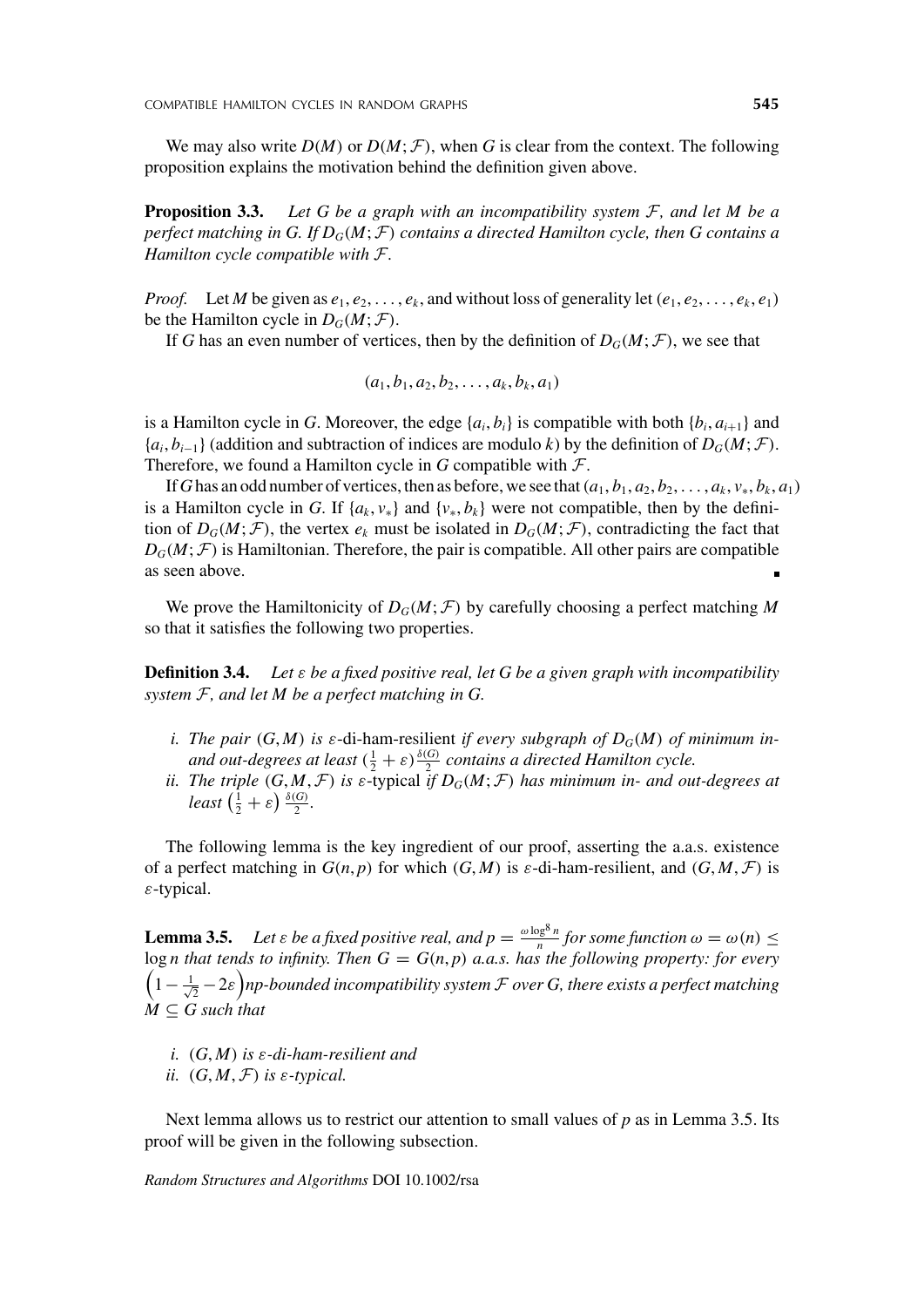**Lemma 3.6.** *Suppose that p*<sub>1</sub> *and p*<sub>2</sub> *satisfying*  $1 \ge p_1 \ge p_2 \gg \frac{\log n}{n}$  *are given. If there exist positive real numbers α and ε such that G(n*, *p*2*) a.a.s. contains a compatible Hamilton cycle for every*  $(\alpha + 2\varepsilon)np_2$ -bounded incompatibility system, then  $G(n, p_1)$  *a.a.s. contains a compatible Hamilton cycle for every*  $(\alpha + \varepsilon)np_1$ -bounded incompatibility systems.

The proof of Theorem 1.3 easily follows from Lemma 3.5.

*Proof of Theorem 1.3.* It suffices to prove the statement for  $p = \frac{\omega \log^8 n}{n}$  for some  $\omega =$  $\omega(n) \leq \log n$  that tends to infinity since larger edge probabilities can be handled by Lemma 3.6 below. Let  $\varepsilon$  be a given positive real and suppose that  $G = G(n, p)$  satisfies the properties guaranteed by Lemma 3.5: for every  $(1 - \frac{1}{\sqrt{2}} - 2\varepsilon)n$ -bounded incompatibility system  $\mathcal{F}$ over *G*, there exists a perfect matching *M* for which the pair  $(G, M)$  is  $\varepsilon$ -di-ham-resilient and  $(G, M, \mathcal{F})$  is *ε*-typical. These two properties imply that  $D_G(M; \mathcal{F})$  contains a directed Hamilton cycle, which by Proposition 3.3 implies that *G* contains a Hamilton cycle compatible with  $F$ .

### **3.1. Preliminaries**

Before proceeding to the proof of Lemma 3.5, we state some results needed for our proof. Let  $D(n, p)$  be a random directed graph on *n* vertices, in which for every pair  $i \neq j$  the edge  $i \rightarrow j$  appears independently with probability p. The first theorem is a resilience-type result for Hamiltonicity of *D(n*, *p)* which extends a classical result of Ghouila-Houri [15]. It was first proved by Hefetz, Steger, and Sudakov [17] (for edge probabilities  $p \ge n^{-1/2 + o(1)}$ ) and then strengthened by Ferber, Nenadov, Noever, Peter, and Skoric [14] to much smaller values of  $p(n)$ .

**Theorem 3.7.** *For all fixed positive reals*  $\varepsilon$ *, if*  $p \gg \frac{\log^8 n}{n}$  *then*  $D(n, p)$  *a.a.s.* has the *following property: every spanning subgraph of D(n*, *p) of minimum in- and out-degrees at least*  $(\frac{1}{2} + \varepsilon)$ *np contains a directed Hamilton cycle.* 

We will often be considering events defined over the product of two probability spaces, and the following simple lemma will be handy.

**Lemma 3.8.** *Let X*<sup>1</sup> *and X*<sup>2</sup> *be two random variables, and suppose that there exists a set A such that*  $P((X_1, X_2) \in A) = 1 - x$  *for some positive real x. Let* 

$$
A_1 = \Big\{ a \ \Big| \ \mathbf{P}((X_1, X_2) \in A \ | \ X_1 = a) \geq 1 - \sqrt{x} \Big\}.
$$

*Then*  $P(X_1 \in A_1) \geq 1 - \sqrt{x}$ .

*Proof.* Since

$$
x = \mathbf{P}\Big((X_1, X_2) \notin A\Big) \ge \mathbf{P}(X_1 \notin A_1) \cdot \sqrt{x},
$$

we have  $P(X_1 \notin A_1) \leq \sqrt{x}$ , or equivalently  $P(X_1 \in A_1) \geq 1 - \sqrt{x}$ .

We prove Lemma 3.6 which, as seen in the previous subsection, allows us to restrict our attention to sparse random graphs. For two graphs  $G_1 \supseteq G_2$  and an incompatibility system  $\mathcal F$  defined over  $G_1$ , we define the *incompatibility system induced by*  $\mathcal F$  *on*  $G_2$  as the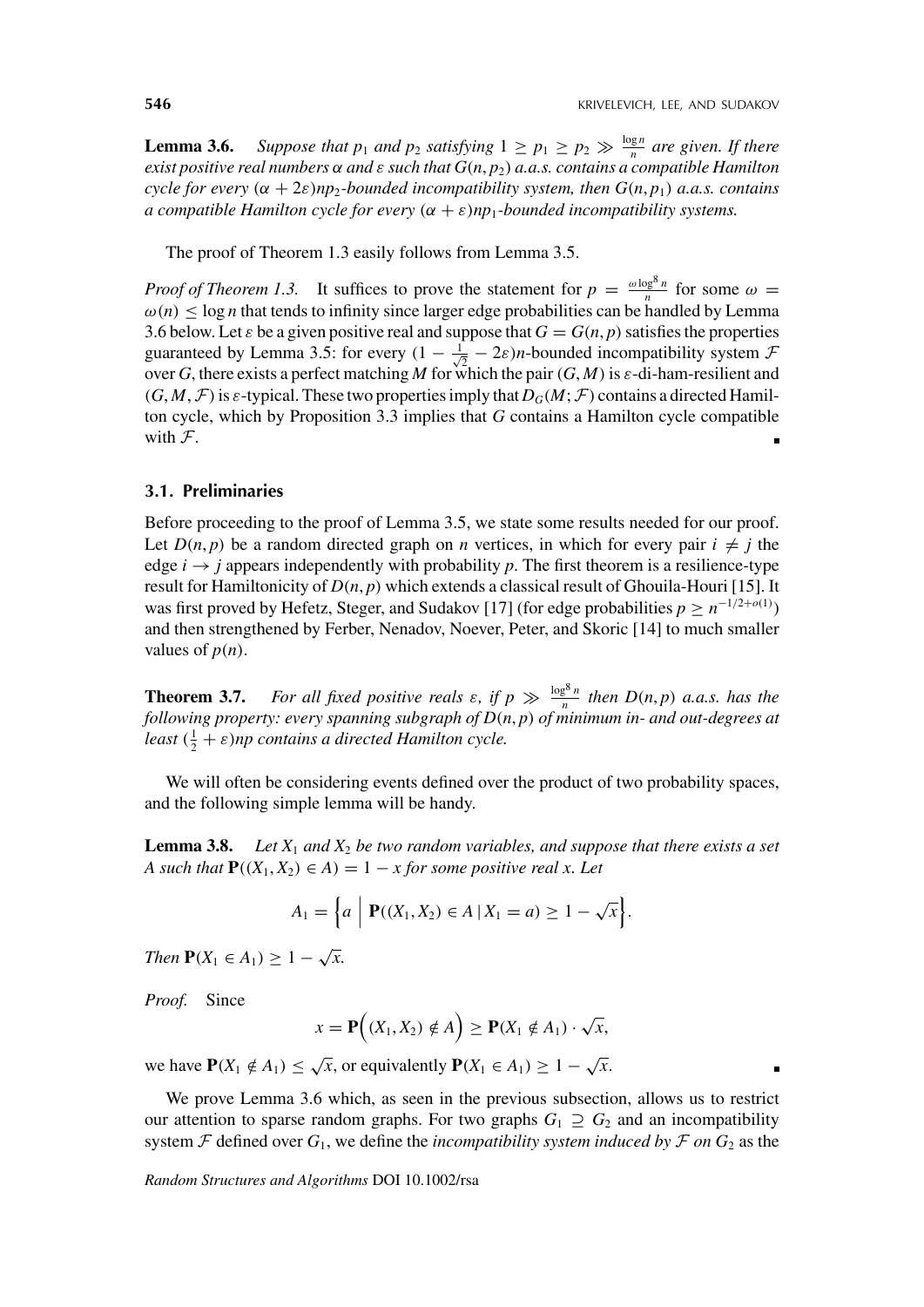incompatibility system where two edges  $e, e' \in E(G_2)$  are incompatible if and only if they are in F.

*Proof.* Let  $G_1 = G(n, p_1)$  and let  $G_2$  be a random subgraph of  $G_1$  obtained by retaining every edge independently with probability  $\frac{p_2}{p_1}$ . Note that the distribution of the subgraph  $G_2$ is identical to that of  $G(n, p_2)$ .

Let  $R$  be the collection of graphs that contain a compatible Hamilton cycle for every  $(\alpha + 2\varepsilon)np_2$ -bounded incompatibility system. By the assumption of the lemma, we know that

$$
\mathbf{P}(G_2 \in \mathcal{R}) = 1 - o(1).
$$

Let  $\mathcal{R}_1$  be the collection of graphs  $\Gamma$  such that  $P(G_2 \in \mathcal{R} | G_1 = \Gamma) \ge \frac{1}{2}$ . By Lemma 3.8, we see that

$$
\mathbf{P}(G_1 \in \mathcal{R}_1) = 1 - o(1).
$$

On the other hand, for each fixed  $(\alpha + \varepsilon)n p_1$ -bounded incompatibility system  $\mathcal F$  over  $G_1$ , by Chernoff's inequality and the union bound, with probability greater than  $\frac{1}{2}$ , the incompatibility system induced by  $\mathcal F$  on  $G_2$  is  $(\alpha + 2\varepsilon)np_2$ -bounded.

Therefore, if  $G_1 \in \mathcal{R}_1$ , then for every  $(\alpha + \varepsilon)np_1$ -bounded incompatibility system  $\mathcal F$ over  $G_1$ , there exists a subgraph  $G_2 \subseteq G_1$  such that  $\mathcal F$  induces an  $(\alpha + 2\varepsilon)np_2$ -bounded incompatibility system over  $G_2'$ , and  $G_2' \in \mathcal{R}$ . These two properties imply that  $G_2'$  contains a Hamilton cycle compatible with  $F$ , which in turn implies that  $G_1$  also contains such Hamilton cycle.

#### **3.2. Proof of Lemma 3.5**

In this subsection, we prove Lemma 3.5. The perfect matching *M* in the statement of the lemma will be chosen according to some random process that we denote by  $\Phi$ , i.e.,  $M = \Phi(G)$ . In fact we prove the following strengthening of Lemma 3.5.

**Lemma 3.9.** *If*  $p = \frac{\omega_n \log^8 n}{n}$  for some  $\omega_n \leq \log n$  that tends to infinity, then  $G = G(n, p)$ *a.a.s. has the following property. For every*  $\left(1 - \frac{1}{\sqrt{2}} - 2\varepsilon\right)$ *np-bounded incompatibility system*  $\mathcal F$  *over*  $G$ , a random perfect matching  $M = \Phi(G)$  satisfies each of the following *properties with probability*  $1 - o(1)$ *,* 

- *i. (G*, *M) is ε-di-ham-resilient, and*
- *ii.*  $(G, M, \mathcal{F})$  *is*  $\varepsilon$ *-typical.*

Note that Lemma 3.5 immediately follows from Lemma 3.9, since the latter implies the a.a.s. existence of a particular instance of *M* for which both Properties (i) and (ii) hold.

Throughout the section, we assume that  $\varepsilon$  is a given fixed positive real (we may assume that *ε* is small enough by decreasing its value if necessary), and let  $\delta = e^{-22\epsilon^{-1} \ln \epsilon^{-1}}$ . Given  $G = G(n, p)$ , we construct a perfect matching  $\Phi(G)$  by the following algorithm (we first give a description for even *n*).

1. Take a random bipartite subgraph *H* of *G* by choosing a uniform bisection  $A \cup B$ and then taking each edge crossing the bisection independently with probability *<sup>ε</sup>* 4 . Initialize  $H_0 := H, A_0 := A, B_0 := B$ .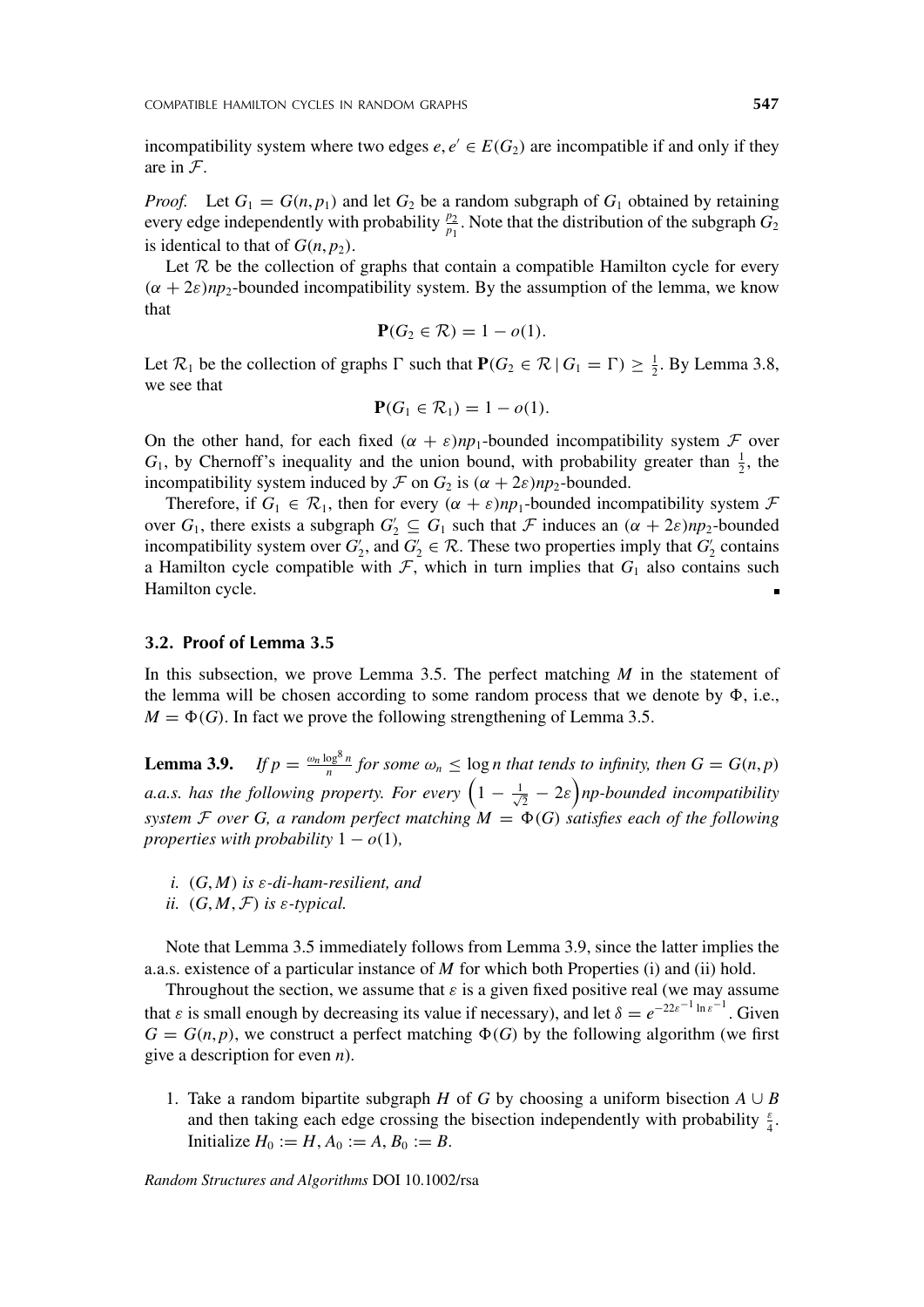- 2. Repeat the following steps  $T = \frac{\ln(4/\varepsilon)}{-\ln(1-\delta)} \approx \frac{\ln(4/\varepsilon)}{\delta}$  times (start from  $i = 0$ ).
	- 2.1. Given a bipartite graph *H<sub>i</sub>* with bipartition  $A_i \cup B_i$  satisfying  $n_i := |A_i| = |B_i|$ and  $m_i := e(H_i)$ , choose each edge of  $H_i$  independently with probability  $\frac{\delta n_i}{m_i}$  to form a set of edges  $M_i^{(0)}$ .
	- 2.2. Let  $M_i \subseteq M_i^{(0)}$  be the set of edges incident to no other edges in  $M_i^{(0)}$ .
	- 2.3. Remove the vertices incident to the edges in  $M_i$  from  $H_i$  to obtain  $H_{i+1}$ .
- 3. Take an arbitrary perfect matching  $M_T$  in the remaining graph  $H_T$  and define  $\Phi(G)$ as the union of the matchings  $M_0, \ldots, M_T$ .

**Remark.** If *n* is odd, then for each  $i = 0, 1, \ldots, T$ , the bipartite graphs  $H_i$  will have bipartition  $A_i \cup B_i$  with  $|A_i| = n_i + 1$  and  $|B_i| = n_i$  for all  $i = 0, 1, \ldots, T$ . In this case, in Step 3, first choose an edge  $\{v_*, a_{(n-1)/2}\}\$  within  $A_T$ , and then choose  $b_{(n-1)/2} \in B_T$  so that {*v*∗, *a(n*−1*)/*2} and {*v*∗, *b(n*−1*)/*2} are compatible. Afterwards, find a perfect matching between  $A_T \setminus \{v_*, a_{(n-1)/2}\}$  and  $B_T \setminus \{b_{(n-1)/2}\}.$ 

Since each  $M_i$  forms a matching, the algorithm above produces a sequence of balanced bipartite graphs *H<sub>i</sub>* with vertex partition  $A_i \cup B_i$  for  $i = 0, 1, \ldots, T$ , where  $H_0 = H$  and  $A_0 = A, B_0 = B$ . Note that the algorithm might fail to produce a perfect matching of *H*, as there is no guarantee on  $H<sub>T</sub>$  containing a perfect matching in the final step. However, in Lemma 3.14 we will prove that such 'bad event' rarely happens.

*Proof of Lemma 3.9 (i).* We view the probability space generated by the pair  $(G(n, p), H)$ from a slightly different perspective. Let  $p_1 = \frac{\varepsilon}{4}p$ , and define  $p_2$  by  $p = p_1 + p_2 - p_1p_2$ . Let  $G_1 = G(n, p_1)$  and  $G_2 = G(n, p_2)$ , and note that  $G = G_1 \cup G_2$  has the same distribution as  $G(n, p)$ . The random algorithm  $\Phi$  can equivalently be defined by first taking a random subgraph  $G_1$ , and then applying a random algorithm  $\Psi$ , i.e.  $\Phi(G) = \Psi(G_1)$ . Further note that all events in the probability space  $\mathcal{P}(G, G_1)$  generated by the pair of graphs *G* and  $G_1$  are measurable in the probability space  $\mathcal{P}(G_1, G_2)$  generated by the pair of graphs  $G_1$ and  $G_2$ . Therefore, since the event that we would like to study lies in the probability space  $\mathcal{P}(G, G_1, \Phi)$  we may as well compute its probability in the space  $\mathcal{P}(G_1, G_2, \Psi)$ .

Since  $G_1$  and  $G_2$  are independent, conditioned on  $\Psi(G_1) = M$ , the graph  $D_{G_2}(M)$  has the distribution of the random directed graph  $D(\lfloor \frac{n}{2} \rfloor, p_2)$ . We thus know by Theorem 3.7 that a.a.s. every subgraph of  $D_{G_2}(M)$  of minimum in- and out-degrees at least  $(\frac{1}{2} + \frac{\epsilon}{2}) np_2$ is Hamiltonian, i.e.

$$
\mathbf{P}\Big((G_2, \Psi(G_1)) \text{ is } \frac{\varepsilon}{2} \text{-di-ham-resilient } \Big| \Psi \text{ succeeds} \Big) = 1 - o(1).
$$

Hence as long as  $\Psi$  outputs a perfect matching with high probability (this fact will be proved in Lemma 3.14),

$$
\mathbf{P}\Big((G_2, \Phi(G)) \text{ is } \frac{\varepsilon}{2} \text{-di-ham-resilient} \Big) = 1 - o(1).
$$

Observe that if  $G_1$  has maximum degree at most  $\frac{\varepsilon}{2}np$ , then every subgraph of  $D_G(M)$ of minimum in- and out-degrees at least  $\left(\frac{1}{2} + \varepsilon\right) np$  contains a subgraph of  $D_{G_2}(M)$  of minimum in- and out-degrees at least  $\left(\frac{1}{2} + \frac{\varepsilon}{2}\right) np$ . Hence in this case,  $(G_2, \Phi(G))$  being<br>  $\varepsilon$  di ham resilient implies  $(G, \Phi(G))$  being *c* di ham resilient. Let  $S$  be the event that  $\frac{2}{2}$ -di-ham-resilient implies *(G,*  $\Phi$ *(G))* being *ε*-di-ham resilient. Let *E* be the event that  $(G, \Phi(G))$  is *ε*-di-ham-resilient. Since  $G_1$  a.a.s. has maximum degree at most  $\frac{\varepsilon}{2}np$ , the observations above imply  $P(\mathcal{E}) = 1 - o(1)$ . Let R be the collection of graphs  $\Gamma$  such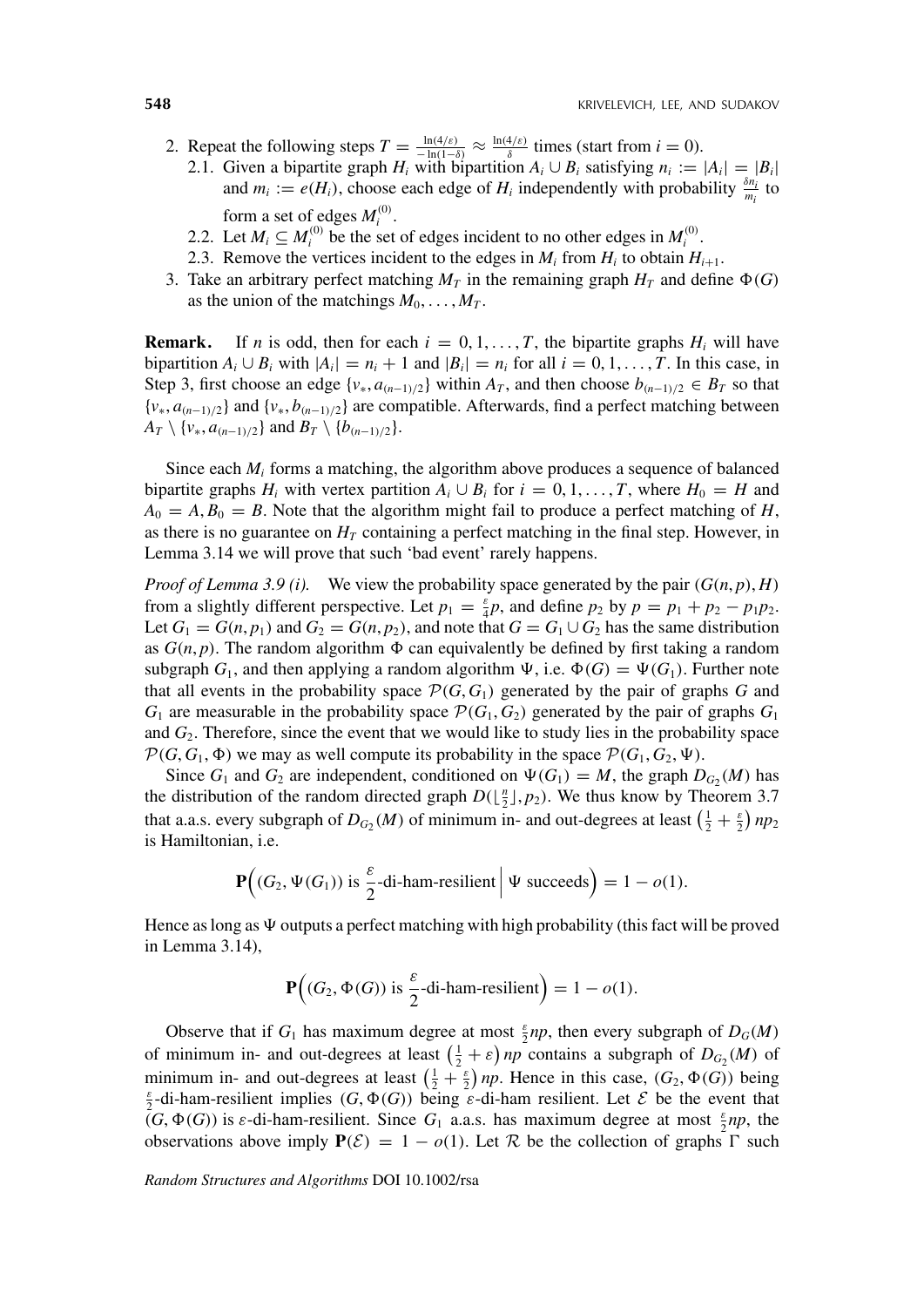that  $P(\mathcal{E} | G = \Gamma) = 1 - o(1)$ . Then by  $P(\mathcal{E}) = 1 - o(1)$  and Lemma 3.8, we have  $P(G \in \mathcal{R}) = 1 - o(1)$ , thus proving the lemma.

It thus remains to prove Lemma 3.9 (ii). Before proceeding further, we establish some simple properties of  $G(n, p)$  and  $H$  in the following two lemmas. Let

$$
q = \frac{\varepsilon}{4}p.
$$

Thus *q* is the probability that a pair of vertices in  $A \times B$  forms an edge in *H*.

**Lemma 3.10.** *If*  $p \leq \frac{\log^9 n}{n}$ , then  $G(n, p)$  *a.a.s. has the following property. For every fixed vertex v, there exists at most one vertex having codegree 2 with v, and all other vertices have codegree at most 1 with v.*

*Proof.* The claim follows immediately from the easily established (say, through the first moment method) fact that for such values of  $p(n)$ , the random graph  $G(n, p)$  a.a.s. does not contain two cycles of length 4 sharing a vertex.

The following lemma involves two layers of randomness; first of  $G(n, p)$  and then of the graph  $H$ . It asserts that  $G(n, p)$  a.a.s. is chosen so that  $H$  (which is determined by another random event) a.a.s. has the listed properties.

**Lemma 3.11.** *For*  $p \gg \frac{\log n}{n}$  *and fixed reals*  $\mu, \xi > 0$ ,  $G = G(n, p)$  *has the following property with probability* 1 − *o(*1*). For every μnp-bounded incompatibility system* F *over G, the random graph H and the partition A*  $\cup$  *B a.a.s. have the following properties:* 

- *i. In H, all vertices have degree*  $(1 + o(1))n_0q$ , and in G, all vertices have degree  $(1 + o(1))n_0p$  across the partition  $A \cup B$ .
- *ii. For all*  $A' \subseteq A$  *and*  $B' \subseteq B$ *,*  $e_H(A', B') = |A'||B'|q + o(n^2q)$ *.*
- *iii.* All pairs of sets  $A' \subseteq A$  and  $B' \subseteq B$  of sizes  $|A'| = |B'| \le e^{-2} \xi n_0$  satisfy  $e_H(A', B') \le$  $|A'|$  · ξ $n_0q$ .
- *iv. F induces a*  $(\mu + \frac{\varepsilon}{5})n_0q$ -bounded incompatibility system on H, and *F induces a (μ* + *<sup>ε</sup>* <sup>5</sup> *)n*0*p-bounded incompatibility system on the bipartite subgraph of G between A and B.*

*Proof.* Note that the distribution of *H* is identical to that of the random bipartite graph with parts of sizes  $|A|=|B|=n_0$  obtained by taking each edge independently with probability *q*. Hence Properties (i) and (ii) follow from Chernoff's inequality, the union bound, and Lemma 3.8. Similarly, Property (iv) follows from Chernoff's inequality, the concentration of hypergeometric distribution, and the union bound.

To prove Property (iii), note that the probability of a fixed pair of sets *A'* and *B'* of size  $|A'| = |B'| = k \le e^{-2} \xi n_0$  to satisfy  $e_H(A', B') > k \xi n_0 q$  is at most

$$
\binom{k^2}{k\xi n_0q}q^{k\xi n_0q}\leq \left(\frac{ek}{\xi n_0}\right)^{k\xi n_0q}\leq e^{-k\xi n_0q}\ll n^{-3k},
$$

where the last inequality follows since  $p \gg \frac{\log n}{n}$  and  $q = \frac{\varepsilon}{4}p$ . By taking the union bound over all choices of *A'* and *B'*, we see that the probability of the existence of a pair of sets *A'* and *B'* violating (iii) is at most  $\sum_{k=1}^{e^{-2} \xi n_0} {n \choose k}^2 n^{-3k} \ll 1$ .  $\blacksquare$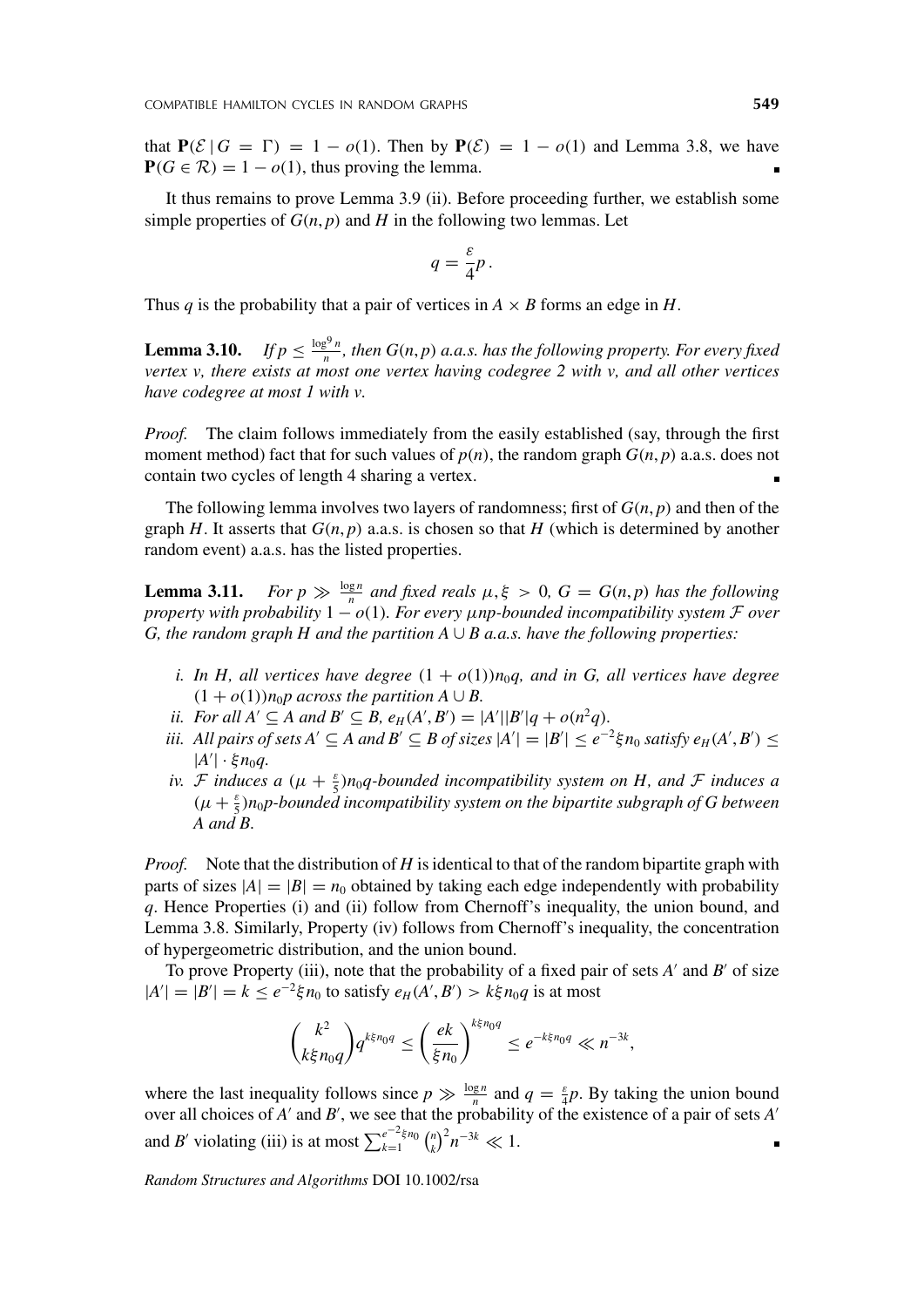Throughout the proof, we will often use the phrase 'condition on the outcome of Lemmas 3.10 and 3.11', to indicate that we first condition on  $G = G(n, p)$  satisfying Lemmas 3.10 and 3.11, and then given a  $\mu np$ -bounded incompatibility system  $\mathcal F$  over *G*, condition on *H* satisfying Lemma 3.11.

For  $i = 0, 1, ..., T - 1$ , let  $M_i^{(1)} = M_i^{(0)} \setminus M_i$  be the set of edges that were first chosen but then removed at the *i*-th stage. For a set of vertices *X*, we use the notation  $X \cap M_i$  to denote the set of vertices in *X* that intersect an edge in  $M_i$  (similarly define  $X \cap M_i^{(0)}$  and *X*  $\cap$  *M*<sup>(1)</sup>). We also use the notation *x*  $\pm \alpha$  to denote a quantity between *x* −  $\alpha$  and *x* +  $\alpha$ . A combination of two such estimates  $x \pm \alpha = x \pm \alpha'$  means that  $|\alpha'| \geq |\alpha|$ , i.e., that the estimate on the right hand side is rougher than that on the left hand side. The following lemma gives estimate on the number of edges in  $M_i$  intersecting a fixed given set.

**Lemma 3.12.** *Condition on the outcome of Lemmas 3.10 and 3.11. For an integer i with*  $0 \leq i \leq T-1$  *and a positive real*  $\xi_i$  *satisfying*  $\delta \leq \xi_i \leq \frac{\varepsilon}{32}$ *, suppose that all vertices*  $x \in V(H_i)$  have degree  $d_{H_i}(x) = ((1 - \delta)^i \pm \xi_i)n_0q$ . For a vertex  $v \in V(H_i)$  and a set  $X \subseteq N_{H_i}(v)$  *satisfying*  $|X| \geq 4\delta^{-2}$ ,

- *i. If*  $\Gamma$  *is a fixed subset of edges incident to X, then*  $|\Gamma \cap M_i^{(0)}| = (1 \pm 9\varepsilon^{-1}\xi_i) \frac{\delta|\Gamma|}{(1-\delta)^i n_0 q}$ *with probability*  $1 - e^{-\Omega(|\Gamma|\delta^3/n_0q)}$ .
- *ii.*  $|X \cap M_i^{(1)}| \le 5\delta^2 |X|$  *with probability*  $1 e^{-\Omega(\delta^2 |X|)}$ .
- *iii.*  $|X \cap M_i| = (1 \pm (15\varepsilon^{-1}\xi_i + 5\delta))\delta|X|$  *with probability*  $1 e^{-\Omega(\delta^3|X|)}$ .

*Proof.* The following estimate deduced from  $(1 - \delta)^i \ge (1 - \delta)^T = \frac{\epsilon}{4}$  will be repeatedly used throughout the proof:

$$
(1 - \delta)^{i} \pm \xi_{i} = (1 \pm 4\varepsilon^{-1}\xi_{i})(1 - \delta)^{i}.
$$
 (3)

Since  $m_i = n_i((1 - \delta)^i \pm \xi_i)n_0q$ , by linearity of expectation, we have

$$
\mathbb{E}[|\Gamma \cap M_i^{(0)}|] = |\Gamma| \frac{\delta n_i}{m_i} = \frac{\delta}{((1-\delta)^i \pm \xi_i)n_0 q} |\Gamma| = (1 \pm 8\varepsilon^{-1}\xi_i) \frac{\delta}{(1-\delta)^i n_0 q} |\Gamma|,
$$

where the last equality follows from (3). Part (i) follows by Chernoff's inequality since  $|\Gamma \cap M_i^{(0)}|$  is a sum of independent random variables (each indicating whether an edge is chosen or not).

To prove part (ii), recall that  $X \subseteq N_{H_i}(v)$  for some vertex *v*. Let  $H_i'$  be the subgraph of  $H_i$ obtained by removing all edges incident to *v*. For each vertex  $x \in X$ , let  $\mathbf{1}_x$  be the indicator random variable of the event that (a) there exist two edges in  $M_i^{(0)} \cap E(H_i')$  incident to *x*, or (b) there exists a path of length two that has *x* as its endpoint and consists of edges in  $M_i^{(0)} \cap E(H_i')$ . Let  $\Gamma_v$  be the set of edges of  $H_i$  incident to *v*, and note that

$$
|X \cap M_i^{(1)}| \leq |\Gamma_v \cap M_i^{(0)}| + \sum_{x \in X} \mathbf{1}_x. \tag{4}
$$

A bound on the first term can be obtained from union bound as follows:

$$
\mathbf{P}\left(|\Gamma_v \cap M_i^{(0)}| > \frac{\delta^2}{2}|X|\right) \leq \sum_{k=\delta^2|X|/2}^{\infty} {d_{H_i}(v) \choose k} \left(\frac{\delta n_i}{m_i}\right)^k < \sum_{k=\delta^2|X|/2}^{\infty} \left(\frac{e^{\delta n_i d_{H_i}(v)}}{m_i k}\right)^k.
$$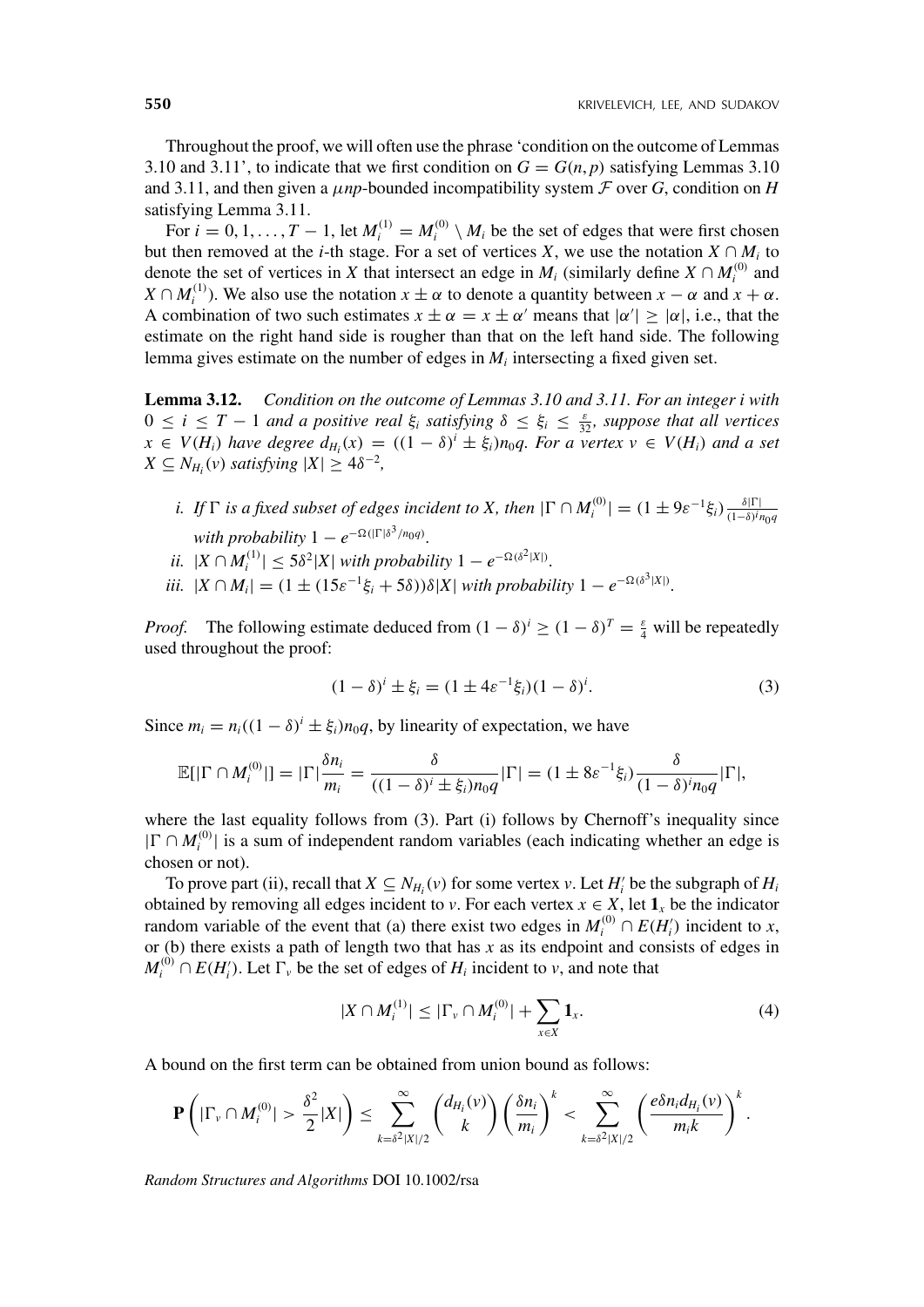Since  $m_i = n_i((1-\delta)^i \pm \xi_i)n_0q$  and  $d_{H_i}(v) = ((1-\delta)^i \pm \xi_i)n_0q$ , it follows from the estimates given above that

$$
\mathbf{P}\left(|\Gamma_{\nu}\cap M_i^{(0)}|>\frac{\delta^2}{2}|X|\right)\leq \sum_{k=\delta^2|X|/2}^{\infty}\left(\frac{2e\delta}{k}\right)^k
$$

where the last inequality follows since  $2e\delta/k < 4e/(\delta|X|) \le e\delta \le \frac{1}{2}$ .

For the second term on the right-hand-side of (4), even though the events  $\{\mathbf{1}_x\}_{x \in X}$  are not necessarily independent, we claim that there exists a large subset  $X' \subseteq X$  for which they are independent. To see this, note that since  $X \subseteq N_{H_i}(v)$  for some vertex *v*, and  $G(n, p)$  satisfies the event in Lemma 3.10, there exists at most one vertex  $w \neq v$  for which  $|X \cap N_{H_i}(w)| = 2$ and all other vertices  $w' \neq w$ , *v* have  $|X \cap N_{H_i}(w')| \leq 1$ . Define  $X' = X \setminus N_{H_i}(w)$  if such vertex *w* exists, and  $X' = X$  otherwise (note that  $|X| - |X'| \le 2$ ). Note that  $\mathbf{1}_x$  depends only on the set of edges in  $H'_i$  that intersect  $\{x\} \cup N_{H'_i}(x)$ . Since the sets  $\{x\} \cup N_{H'_i}(x)$  are disjoint and  $H'_i$  is bipartite, the events  $\mathbf{1}_x$  are independent for  $x \in X'$  (conditioned on  $G(n, p)$ satisfying the event in Lemma 3.10). For a fixed  $x \in X'$ , the probability of event (a) is at most

$$
{\binom{d_{H_i}(x)}{2}} {\frac{\delta n_i}{m_i}}^2 \leq \frac{((1-\delta)^i \pm \xi_i)^2 (n_0 q)^2}{2} {\left(\frac{\delta}{((1-\delta)^i \pm \xi_i)n_0 q}\right)}^2 \leq \delta^2,
$$

by (3) and  $\xi_i \leq \frac{\varepsilon}{32}$ . Similarly, the probability of event (b) is at most

$$
\sum_{y \in N_{H_i}(x)} d_{H_i}(y) \left(\frac{\delta n_i}{m_i}\right)^2 \le ((1-\delta)^i \pm \xi_i)^2 (n_0 q)^2 \left(\frac{\delta}{((1-\delta)^i \pm \xi_i)n_0 q}\right)^2 \le 2\delta^2.
$$

Therefore  $\mathbb{E}[\mathbf{1}_x] \leq 3\delta^2$ , and by Chernoff's inequality we obtain

$$
\mathbf{P}\left(\sum_{x\in X'}\mathbf{1}_x\leq 4\delta^2|X'|\right)\geq 1-e^{-\Omega(\delta^2|X'|)}.
$$
\n(6)

Since  $|X| \le |X'| + 2$  and  $|X| \ge 4\delta^{-2}$ , part (ii) follows from (4), (5), and (6).

To prove part (iii), let  $\Gamma_X$  be the set of edges incident to *X*, and note that  $|\Gamma_X| = ((1 (\delta)^i \pm \xi_i$ , *n*<sub>0</sub>*q*</sup>|*X*|. By part (i), we have  $|\Gamma_X \cap M_i^{(0)}| = (1 \pm 15\epsilon^{-1}\xi_i)\delta|X|$  with probability  $1 - e^{-Ω(δ<sup>3</sup>|X|)}$ . By part (ii), we have  $|X ∩ M_i^{(1)}|$  ≤ 5 $δ<sup>2</sup>|X|$  with probability  $1 - e^{-Ω(δ<sup>2</sup>|X|)}$ . Now part (iii) follows since

$$
|\Gamma_X \cap M_i^{(0)}| - |X \cap M_i^{(1)}| \leq |X \cap M_i| \leq |\Gamma_X \cap M_i^{(0)}|.
$$

In order to prove Lemma 3.9 (ii), we need to understand how the edges of  $D_G(M)$  get removed in  $D_G(M; \mathcal{F})$ . In particular, we need to track these changes with each iteration of the random algorithm. The following technical definitions are made with this purpose in mind.

Suppose that an instance *G* of  $G(n, p)$  and a  $\mu np$ -bounded incompatibility system  $\mathcal F$ over *G* are fixed. Let  $e = \{a, b\} \in E(G)$  and  $e' = \{a', b'\} \in E(G)$  be two edges such that *a*, *a*<sup> $\prime$ </sup> ∈ *A* and *b*, *b*<sup> $\prime$ </sup> ∈ *B*. We say that *e*<sup> $\prime$ </sup> is *A-bad for e* if {*a*, *b*'} ∈ *E*(*G*) is an edge compatible with *e*, but incompatible with *e'*. Similarly, we say that *e'* is *B-bad for e* if  $\{b, a'\} \in E(G)$  is an edge compatible with *e*, but incompatible with *e* .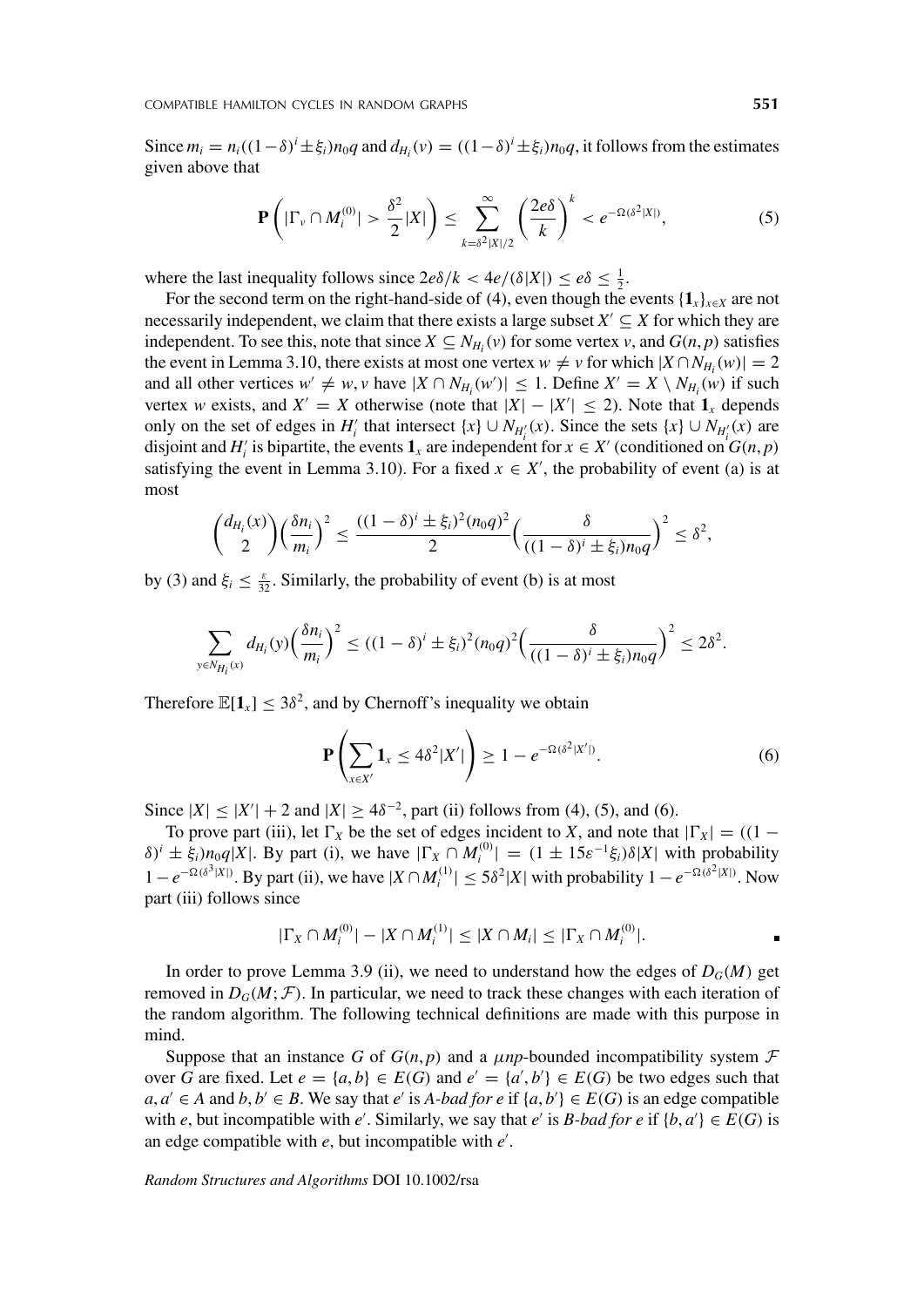For an edge  $e = \{a, b\}$  with  $a \in A$  and  $b \in B$ , define

$$
A_e^{(G)} = \{x \in A : \{b, x\} \in E(G), \{b, x\} \text{ and } \{a, b\} \text{ are compatible} \}
$$
 and  

$$
B_e^{(G)} = \{y \in B : \{a, y\} \in E(G), \{a, y\} \text{ and } \{a, b\} \text{ are compatible} \}.
$$

Similarly define  $A_e^{(H)}$  and  $B_e^{(H)}$  by considering the edges of *H* instead of the edges of *G* in the definition above.

**Remark.** For odd *n*, we need to extend the definitions above to edges whose both endpoints are in *A*. In this case, for an edge  $e = \{a_1, a_2\}$  with  $a_1, a_2 \in A$ , we consider the edge as an ordered pair  $(a_1, a_2)$  to distinguish  $(a_1, a_2)$  and  $(a_2, a_1)$ , and define an edge  $e' = \{a', b'\}$ (where  $a' \in A$  and  $b' \in B$ ) to be *A-bad for*  $(a_1, a_2)$  if  $\{a_1, b'\} \in E(G)$  is compatible with *e* but incompatible with  $e'$  (there is no need to consider  $B$ -bad edges for  $e$ ). Also, instead of having a pair of sets  $A_e^{(G)}$  and  $B_e^{(G)}$  as above, we define two sets  $B_{(a_1,a_2)}^{(G)}$  and  $B_{(a_2,a_1)}^{(G)}$  as

$$
B_{(a_1, a_2)}^{(G)} = \{y \in B : \{a_1, y\} \in E(G), \{a_1, y\} \text{ and } \{a_1, a_2\} \text{ are compatible} \}
$$
 and  

$$
B_{(a_2, a_1)}^{(G)} = \{y \in B : \{a_2, y\} \in E(G), \{a_2, y\} \text{ and } \{a_2, a_1\} \text{ are compatible} \}.
$$

Similarly define the sets  $B^{(H)}_{(a_1,a_2)}, B^{(H)}_{(a_2,a_1)}$ . As this modified definition becomes relevant only in few places, we will abuse notation and use *A*-bad edges and  $B_e^{(G)}$ ,  $B_e^{(H)}$  to denote both ordered pairs  $(a_1, a_2)$  and  $(a_2, a_2)$ .

Define

$$
\xi_i = \delta (1 + 21 \varepsilon^{-1} \delta)^i.
$$

For each  $i = 0, 1, \ldots, T$ , we say that  $H_i = H[A_i \cup B_i]$  is *normal* if

- i.  $n_i = |A_i| = |B_i| = ((1 \delta)^i \pm \xi_i)n_0$ .
- ii. For all vertices  $v \in V(H_i)$ ,  $d_{H_i}(v) = \left( (1 \delta)^i \pm \xi_i \right) n_0 q$ .
- iii. For all vertices  $v \in V(G)$ ,  $|N_G(v) \cap A_i| = ((1 \delta)^i \pm \xi_i)n_0p$  and  $|N_G(v) \cap B_i|$  $((1 - \delta)^i \pm \xi_i) n_0 p.$
- iv. For all edges  $e \in E(G)$ ,  $|A_e^{(G)} \cap A_i| = ((1 \delta)^i \pm \xi_i)|A_e^{(G)}|$ , and a similar estimate holds for the sets  $B_e^{(G)}$ ,  $A_e^{(H)}$ ,  $B_e^{(H)}$ .
- v. If  $i \neq 0$ , then for all edges  $e \in E(G)$ , there are at most  $(\mu + \frac{\varepsilon}{3})\delta(1 \delta)^{i-1}|B_e^{(G)}|$ *A*-bad edges for *e* in  $M_{i-1}$  (a similar estimate for *B*-bad edges).

Note that since  $T = \frac{\ln(4/\varepsilon)}{-\ln(1-\delta)} \le \frac{\ln(4/\varepsilon)}{\delta}$  and  $\delta = e^{-22\varepsilon^{-1} \ln \varepsilon^{-1}}$ , the error parameter  $\xi_i$  satisfies

$$
\xi_i \le \xi_T \le \delta (1 + 21 \varepsilon^{-1} \delta)^T \le \delta e^{21 \varepsilon^{-1} \ln(4/\varepsilon)} \le e^{-\varepsilon^{-1}}.
$$
 (7)

The following lemma asserts that with high probability all  $H_i$  are normal (for  $i =$  $0, 1, \ldots, T$ .

**Lemma 3.13.** *Conditioned on the outcome of Lemmas 3.10 and 3.11, the graph Hi is a.a.s. normal for all i* =  $0, 1, \ldots, T$ .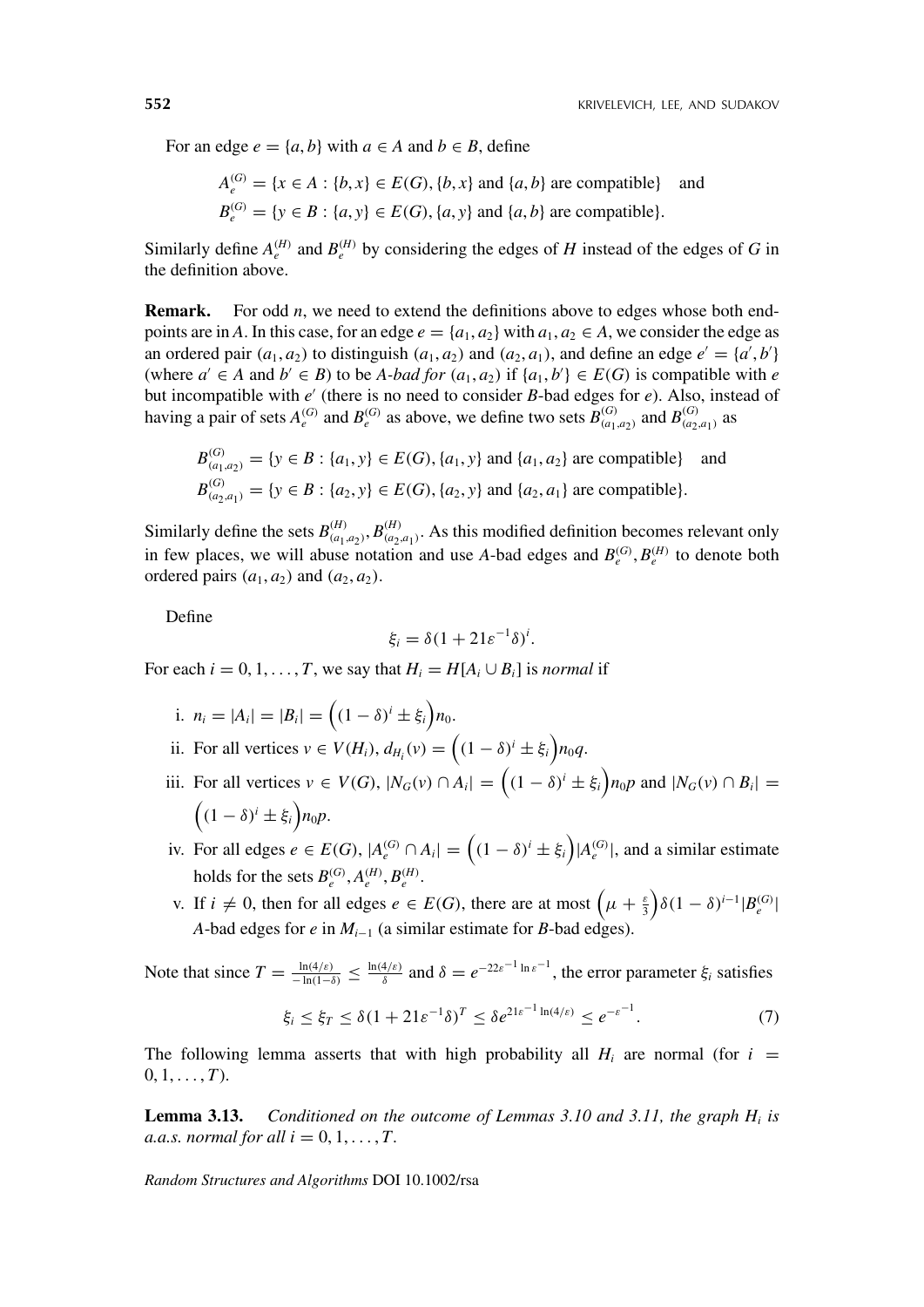*Proof.* We proceed by induction on *i*. For  $i = 0$ , the statement follows immediately since we conditioned on Lemma 3.11. For  $i \ge 0$ , suppose that  $H_i$  is normal. For each vertex  $v \in V(H_i)$ , since  $d_{H_i}(v) = ((1-\delta)^i \pm \xi_i)n_0q$ , by applying Lemma 3.12 (iii) with  $X = N_{H_i}(v)$ , we see that

$$
|N_{H_i}(v) \cap M_i| = (1 \pm (15\varepsilon^{-1}\xi_i + 5\delta))\delta((1 - \delta)^i \pm \xi_i)n_0q
$$
  
= (1 \pm (15\varepsilon^{-1}\xi\_i + 5\delta))\delta(1 \pm 4\varepsilon^{-1}\xi\_i)(1 - \delta)^i n\_0q  
= (1 \pm 20\varepsilon^{-1}\xi\_i)\delta(1 - \delta)^i n\_0q

with probability  $1 - e^{-\Omega(\delta^3(1-\delta)^i n_0 q)} = 1 - n^{-\omega(1)}$ . Since

$$
d_{H_{i+1}}(v) = d_{H_i}(v) - |N_{H_i}(v) \cap M_i| = ((1 - \delta)^i \pm \xi_i) n_0 q - (1 \pm 20\varepsilon^{-1}\xi_i) \delta (1 - \delta)^i n_0 q
$$
  
= 
$$
(1 - \delta)^{i+1} n_0 q \pm (1 + 20\varepsilon^{-1}\delta)\xi_i n_0 q = ((1 - \delta)^{i+1} \pm \xi_{i+1}) n_0 q,
$$

by taking the union bound over all vertices, we see that Property (ii) of  $H_{i+1}$  being normal a.a.s. holds. Properties (iii) and (iv) follow by the same argument applied to the corresponding sets. Furthermore, if Property (ii) holds, then  $H_{i+1}$  is a balanced bipartite graph with  $n_{i+1}$  vertices in each part whose number of edges is

$$
m_{i+1} = n_{i+1} \Big( (1 - \delta)^{i+1} \pm (1 + 20\varepsilon^{-1} \delta) \xi_i \Big) n_0 q.
$$

By Lemma 3.11 (iii), we have that  $n_{i+1}$  is linear in *n*. Then part (ii) of the same lemma implies that  $n_{i+1} = ((1 - \delta)^{i+1} \pm \xi_{i+1})n_0$ , proving Property (i).

For a fixed edge  $e = \{a, b\} \in E(G)$  with  $a \in A$  and  $b \in B$ , let  $\Gamma_{eA}$  be the set of *A*-bad edges for  $e$  in  $H_i$ . Each *A*-bad edge in  $H_i$  can be accounted for by first taking a vertex *x* ∈  $B_{\rho}^{(G)}$   $\cap$  *B<sub>i</sub>*, and then counting the number of edges {*x*, *y*} ∈ *E*(*H<sub>i</sub>*) that are incompatible with  $\{a, x\}$ . This gives

$$
|\Gamma_{e,A}| = \sum_{x \in B_e^{(G)} \cap B_i} \left( d_{H_i}(x) - |A_{\{x,a\}}^{(H)} \cap A_i| \right) = ((1 - \delta)^i \pm \xi_i) \sum_{x \in B_e^{(G)} \cap B_i} \left( n_0 q - |A_{\{x,a\}}^{(H)}| \right).
$$

By Lemma 3.11 (i) and (iv), we have  $n_0q - |A_{\{x,a\}}^{(H)}| \leq (\mu + \frac{\varepsilon}{4})n_0q$ , which in turn gives

$$
|\Gamma_{e,A}| \leq ((1-\delta)^i \pm \xi_i) \sum_{x \in B_e^{(G)} \cap B_i} \left(\mu + \frac{\varepsilon}{4}\right) n_0 q = ((1-\delta)^i \pm \xi_i)^2 \left(\mu + \frac{\varepsilon}{4}\right) n_0 q |B_e^{(G)}|.
$$

By Lemma 3.12 (i), with probability  $1 - n^{-\omega(1)}$ ,

$$
\begin{aligned} |\Gamma_{e,A} \cap M_i| &\leq |\Gamma_{e,A} \cap M_i^{(0)}| \leq (1 + 9\varepsilon^{-1}\xi_i) \frac{\delta|\Gamma_{e,A}|}{(1 - \delta)^i n_0 q} \\ &\leq (1 + 20\varepsilon^{-1}\xi_i) \bigg(\mu + \frac{\varepsilon}{4}\bigg) \delta(1 - \delta)^i |B_e^{(G)}|.\end{aligned}
$$

Equation (7) implies  $(1 + 20\varepsilon^{-1}\xi_i)(\mu + \frac{\varepsilon}{4}) \leq \mu + \frac{\varepsilon}{3}$ , and thus Property (v) for *A*-bad edges follows by taking the union bound over all edges. The conclusion for *B*-bad edges follows by a similar argument.

We show that  $\Phi$  successfully terminates as long as the final iteration is normal.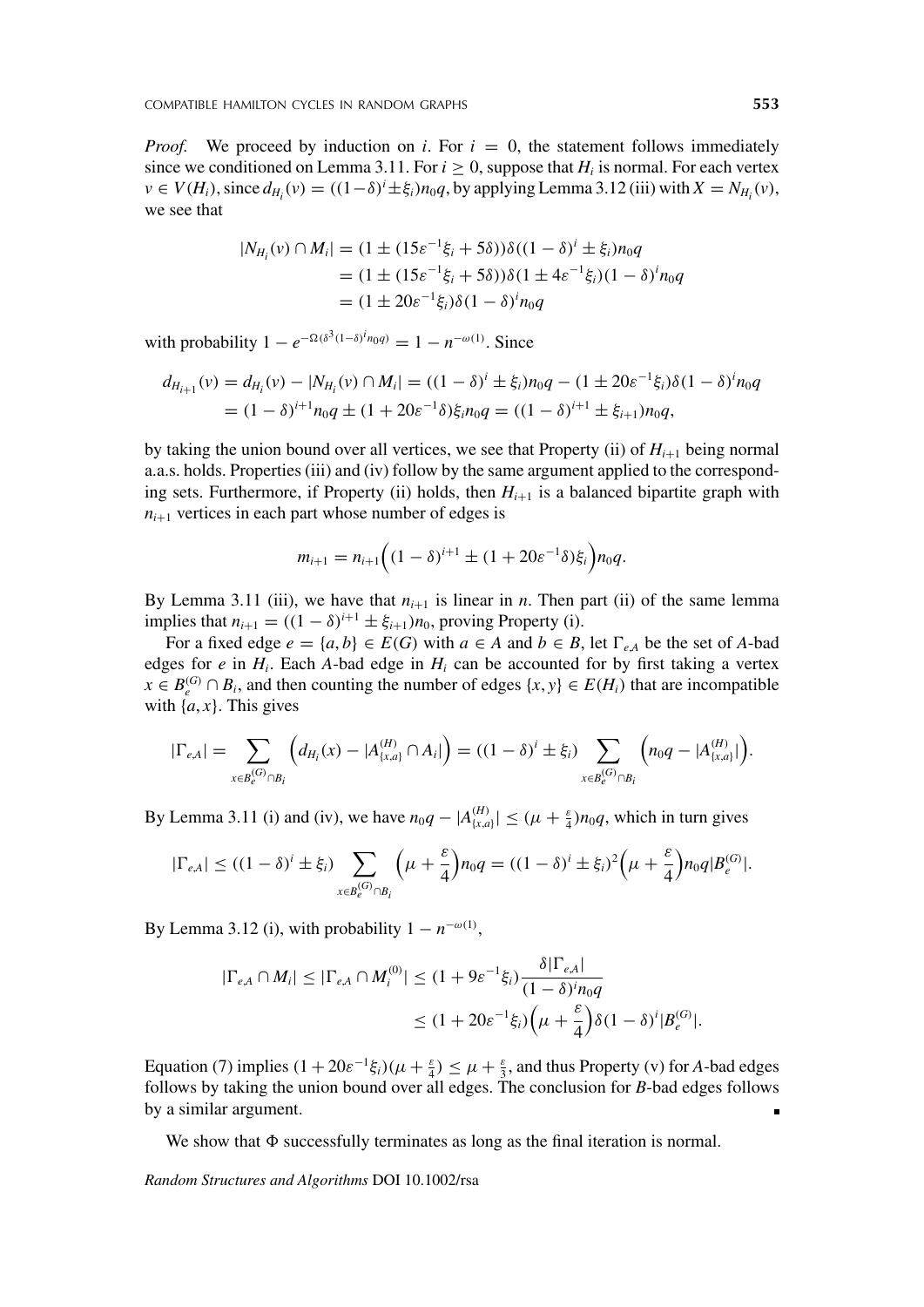**Lemma 3.14.** *Conditioned on the outcome of Lemmas 3.10 and 3.11, if*  $H<sub>T</sub>$  *is normal, then it contains a perfect matching.*

*Proof.* If *n* is odd, then we must first choose the vertices  $v_*, a_{(n-1)/2}$  from  $A_T$  and  $b_{(n-1)/2}$ from  $B_T$ . Property (iii) of normality implies the existence of an edge  $\{v_*, a_{(n-1)/2}\} \in E(G)$ within *A<sub>T</sub>*. Then by Properties (ii) and (iv) of normality, we can find a vertex  $b_{(n-1)/2} \in B_T$ for which  $\{v_*, a_{(n-1)/2}\}\$  and  $\{v_*, b_{(n-1)/2}\}\in E(H_T)$  are compatible. Remove the vertices  $v_*$ ,  $a_{(n-1)/2}$  from  $A_T$  and  $b_{(n-1)/2}$  from  $B_T$  and update  $n_T$  as the size of the new sets  $A_T$  and  $B_T$ .

Now consider both even and odd *n*, and consider the graph  $H_T$  with bipartition  $A_T \cup B_T$ . By Hall's theorem it suffices to prove that

$$
\forall A' \subseteq A_T, |A'| \leq \frac{1}{2}n_T \quad |N_{H_T}(A')| \geq |A'| \quad \text{and} \quad \forall B' \subseteq B_T, |B'| \leq \frac{1}{2}n_T \quad |N_{H_T}(B')| \geq |B'|.
$$

Suppose that there exists a set  $A' \subseteq A_T$  for which  $|N_{H_T}(A')| < |A'|$ , and let *X* be a superset of  $N_{H_T}(A')$  of size exactly  $|A'|$ . Since  $H_T$  is normal, by Property (ii) of normality, we see that

$$
e_{H_T}(A',X) = e_{H_T}(A',B_T) \ge |A'|((1-\delta)^T - \xi_i)n_0q \ge |A'| \frac{\varepsilon}{8}n_0q.
$$

By Lemma 3.11 (iii), this implies  $|A'| > \frac{\varepsilon}{8e^2}n_0$ . Let  $Y = B_T - X$ . Then  $|Y| \ge \frac{1}{2}n_T$  and by definition  $e_{H_T}(A', Y) = 0$ . On the other hand, by Lemma 3.11 (ii),  $e_{H_T}(A', Y) = |A'||Y|q +$  $o(n^2q) > 0$ . This contradiction proves that no such set *A'* can exist. Similarly, we can show that no such set  $B'$  exists.

We conclude this section with the proof of the second part of Lemma 3.9.

*Proof of Lemma 3.9 (ii).* Let  $\mu = 1 - \frac{1}{\sqrt{2}} - 2\varepsilon$  and condition on  $G = G(n, p)$  satisfying Lemmas 3.10 and 3.11. Since  $G(n, p)$  satisfies these lemmas with probability  $1 - o(1)$ , it suffices to prove that for every  $\mu np$ -bounded incompatibility system  $\mathcal F$  over  $G$ , the probability that  $(G, \Phi(G), \mathcal{F})$  is  $\varepsilon$ -typical is  $1 - o(1)$ . This will be achieved by proving that  $(G, \Phi(G), \mathcal{F})$  is *ε*-typical if *H* satisfies Lemma 3.11 and all  $H_i$  are normal (note that all events have probability  $1 - o(1)$ ).

Since  $H_T$  is normal, Lemma 3.14 implies that our algorithm produces a perfect matching  $M = \Phi(G)$ . By Lemma 3.11 (i), each vertex in  $D_G(M)$  has in- and out-degrees  $(1+o(1))n_0p$ . Take a vertex  $e = \{a, b\} \in D_G(M)$ . An out-neighbor  $f = \{a', b'\}$  of  $e$  in  $D_G(M)$  can be removed in  $D_G(M; \mathcal{F})$  for two reasons: first, if  $\{b, a'\}$  is an edge incompatible with *e*, and second, if  $\{b, a'\}$  is an edge compatible with *e* but incompatible with *f* (i.e. *f* is a *B*-bad edge for *e*). By the definition of the set  $B_{\rho}^{(G)}$ , we see that there are at most  $(1 + o(1))n_0p - |B_{\rho}^{(G)}|$ edges of the first type. Since all  $H_i$  are normal, by conditions (iii) and (v) of normality, the number of edges of the second type is at most

$$
|N_G(a) \cap B_T| + \sum_{i=0}^{T-1} \left(\mu + \frac{\varepsilon}{3}\right) \delta(1-\delta)^i |B_e^{(G)}| \le ((1-\delta)^T + \xi_T) n_0 p + \left(\mu + \frac{\varepsilon}{3}\right) |B_e^{(G)}|.
$$

Therefore, since  $(1 - \delta)^T = \frac{\varepsilon}{4}$ , the total number of out-edges removed from *e* is at most

$$
\left((1+o(1))n_0p-|B_e^{(G)}|\right)+\frac{\varepsilon n_0p}{3}+\left(\mu+\frac{\varepsilon}{3}\right)|B_e^{(G)}|,
$$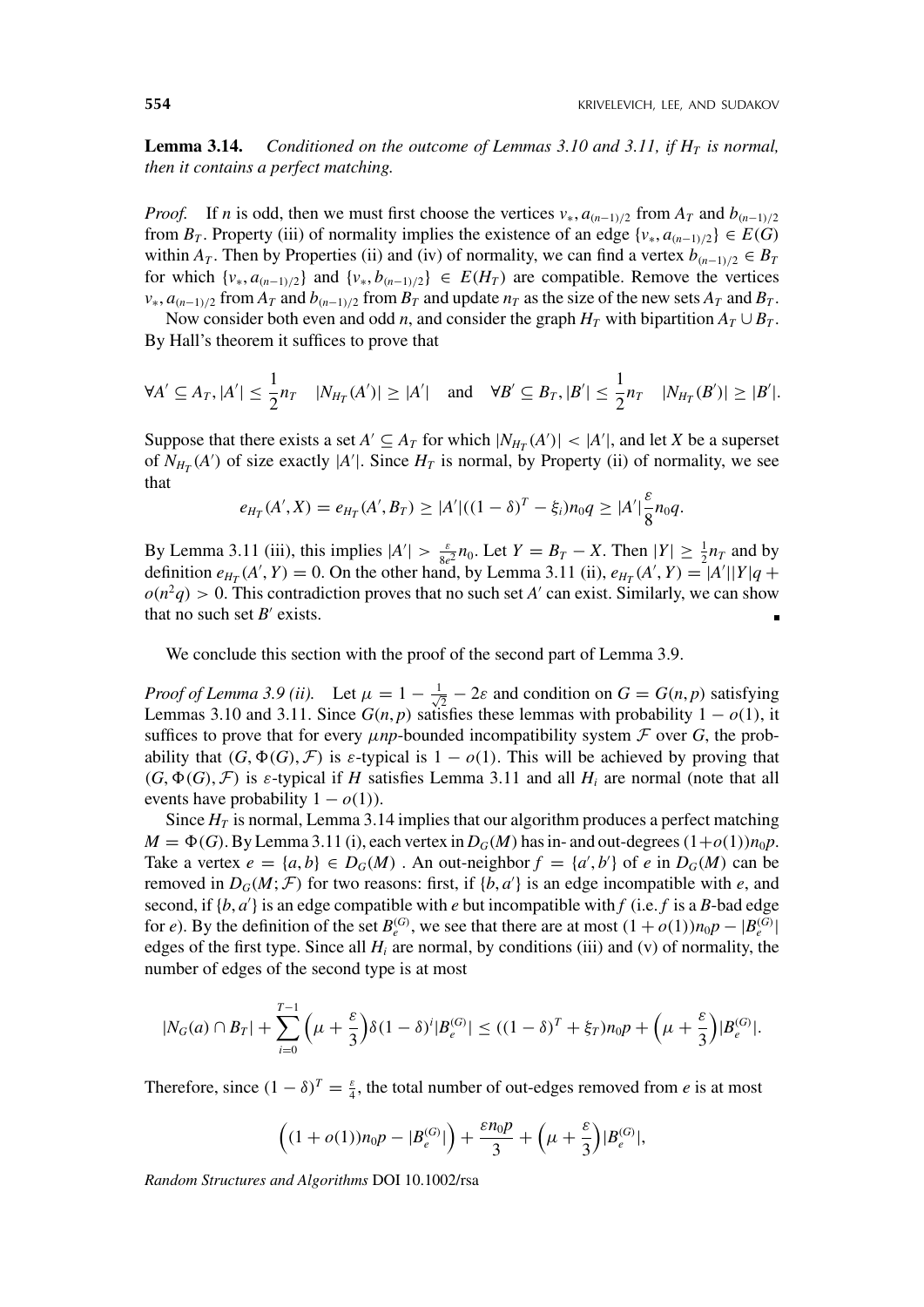which by  $|B_e^{(G)}| \ge (1 - \mu - o(1))n_0p$  and  $\mu = 1 - \frac{1}{\sqrt{2}} - 2\varepsilon$  is at most

$$
(1 + o(1))n_0p + \frac{\varepsilon n_0p}{3} + \left(-1 + \mu + \frac{\varepsilon}{3}\right)(1 - \mu - o(1))n_0p
$$
  

$$
\leq \left(1 + \frac{\varepsilon}{3} - (1 - \mu)^2 + \frac{\varepsilon}{3}(1 - \mu) + o(1)\right)n_0p \leq \left(\frac{1}{2} - 2\varepsilon\right)n_0p.
$$

Hence the minimum out-degree of  $D_G(M; \mathcal{F})$  is at least  $(1 + o(1))n_0p - (\frac{1}{2} - 2\varepsilon)n_0p \ge$  $(\frac{1}{2} + \varepsilon)n_0p$ . A similar bound on the minimum in-degree of  $D_G(M; \mathcal{F})$  holds.

# **4. CONCLUDING REMARKS**

In this paper, we proved the existence of a positive real  $\mu$  such that if  $p \gg \frac{\log n}{n}$ , then  $G = G(n, p)$  a.a.s. has the following property. For every  $\mu np$ -bounded incompatibility system  $\mathcal F$  defined over  $G$ , there exists a Hamilton cycle in  $G$  compatible with  $\mathcal F$ . The value of  $\mu$  that we obtained in Theorem 1.2 is very small, but for  $p \gg \frac{\log^8 n}{n}$  we improved it in Theorem 1.3 to  $1 - \frac{1}{\sqrt{2}} - o(1)$  (roughly 0.29). The bound of  $\frac{\log^8 n}{n}$  came from Theorem 3.7, and in fact, any improvement in the range of probability for Theorem 3.7 will immediately imply Theorem 1.3 for the extended range of probabilities. It is not clear what the best possible value of  $\mu$  should be. The example of Bollobás and Erdős [6] of a  $\lfloor \frac{1}{2}n \rfloor$ -bounded edge-coloring of  $K_n$  with no properly colored Hamilton cycles implies that the optimal value of  $\mu$  is at most  $\frac{1}{2}$ , since it provides an upper bound for the case  $p = 1$ .

The concept of incompatibility systems seems to give an interesting new take on robustness of graphs properties. Further study of how various extremal results can be strengthened using this notion appears to be a promising direction of research. For example in a companion paper [23], we show that there exists a constant  $\mu > 0$  such that for any  $\mu$ *n*-bounded system  $\mathcal F$  over a graph  $G$  on  $n$  vertices with minimum degree at least  $n/2$ , there is a compatible Hamilton cycle in *G*. This establishes in a very strong sense an old conjecture of Häggkvist from 1988.

## **ACKNOWLEDGMENTS**

We thank Asaf Ferber for calling our attention to the problem of rainbow Hamilton cycles in random graphs. A major part of this work was carried out when Benny Sudakov was visiting Tel Aviv University, Israel. He would like to thank the School of Mathematical Sciences of Tel Aviv University for hospitality and for creating a stimulating research environment.

#### **REFERENCES**

- [1] M. Albert, A. Frieze, and B. Reed, Multicoloured Hamilton cycles, Electron J Combin 2 (1995), R10.
- [2] N. Alon and G. Gutin, Properly colored Hamilton cycles in edge-colored complete graphs, Random Struct Algor 11 (1997), 179–186.
- [3] N. Alon and J. H. Spencer, The probabilistic method, 3rd edition, John Wiley, New York, 2008.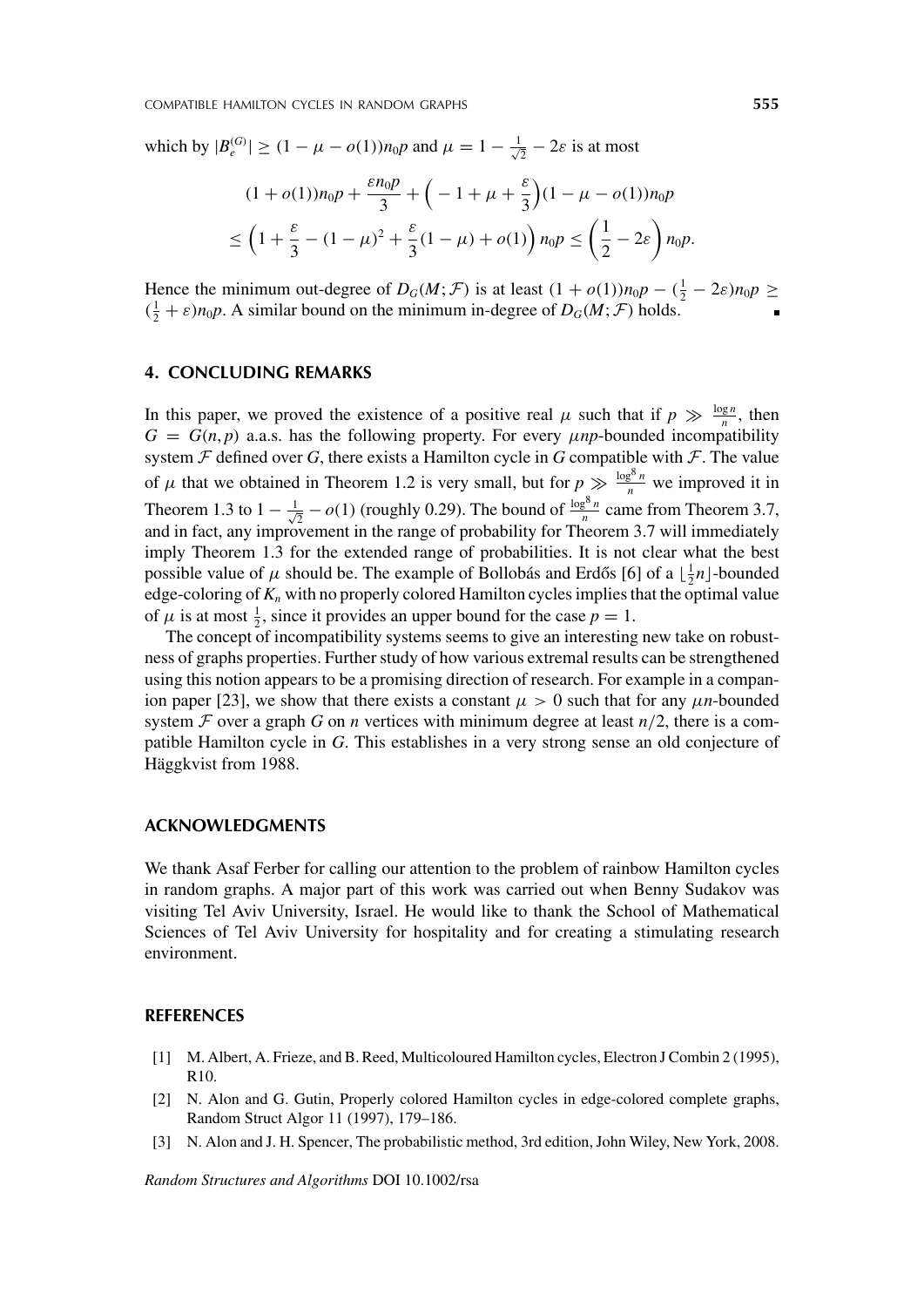- [4] B. Bollobás, "The evolution of sparse graphs", In Graph theory and combinatorics, Academic Press, New York, 1984, pp. 35–57.
- [5] B. Bollobás, Random graphs, 2nd edition, Cambridge University Press, Cambridge, 2001.
- [6] B. Bollobás and P. Erdős, Alternating hamiltonian cycles, Isr J Math  $23$  (1976), 126–131.
- [7] J. Bondy, "Paths and cycles", In R. Graham, M. Grotschel, and L. Lovász, editors, Handbook of combinatorics, Vol. 1, Elsevier, Amsterdam, 1995, pp. 5–110.
- [8] J. Böttcher, M. Schacht, and A. Taraz, Proof of the bandwidth conjecture of Bollobás and Komlós, Math Ann 343 (2009), 175–205.
- [9] C. C. Chen and D. E. Daykin, Graphs with Hamiltonian cycles having adjacent lines different colors, J Combin Theory Ser B 21 (1976), 135–139.
- [10] B. Cuckler and J. Kahn, Hamiltonian cycles in Dirac graphs, Combinatorica 29 (2009), 299– 326.
- [11] D. E. Daykin, Graphs with cycles having adjacent lines of different colors, J Combin Theory, Ser B 20 (1976), 149–152.
- [12] P. Erdős, J. Nešetřil, and V. Rödl, "On some problems related to partitions of edges of a graph", In Graphs and other combinatorial topics (Prague, 1982), Teubner-Texte Math. 59, Teubner, Leipzig, 1983, pp. 54–63.
- [13] P. Erdős, M. Simonovits, and V. Sós, "Anti-Ramsey theorems", In A. Hajnal, R Rado and V. Sós, editors, Infinite and finite sets, Vol. 11, Colloq. Math. Soc. János Bolyai 10, North-Holland, Amsterdam, 1975, pp. 633–643.
- [14] A. Ferber, R. Nenadov, A. Noever, U. Peter, and N. Škoric, Robust Hamiltonicity of random ´ directed graphs, Proc. 26th Annual ACM-SIAM Symp. Disc. Algor. (SODA'15), pp. 1752– 1758.
- [15] A. Ghouila-Houri, Une condition suffisante dexistence dun circuit hamiltonien, CR Acad Sci Paris 156 (1960), 495–497.
- [16] G. Hahn and C. Thomassen, Path and cycle sub-Ramsey numbers and an edge-colouring conjecture, Discrete Math 62 (1986), 29–33.
- [17] D. Hefetz, A. Steger, and B. Sudakov, Random directed graphs are robustly Hamiltonian, Random Struct. Algor., to appear.
- [18] J. Komlós, G. N. Sárközy, and E. Szemerédi, On the Pósa-Seymour conjecture, J Graph Theory 29 (1998), 167–176.
- [19] J. Komlós and E. Szemerédi, Limit distribution for the existence of Hamiltonian cycles in a random graph, Discrete Math 43 (1983), 55–63.
- [20] A. Korshunov, Solution of a problem of Erdős and Rényi on Hamilton cycles in non-oriented graphs, Soviet Math Dokl 17 (1976), 760–764.
- [21] A. Kotzig, Moves without forbidden transitions in a graph, Matematicky časopis 18 (1968), 76–80.
- [22] M. Krivelevich, C. Lee, and B. Sudakov, Robust Hamiltonicity of Dirac graphs, Trans Am Math Soc 366 (2014), 3095–3130.
- [23] M. Krivelevich, C. Lee, and B. Sudakov, Compatible Hamilton cycles in Dirac graphs, Combinatorica (in press).
- [24] A. Lo, Properly coloured Hamiltonian cycles in edge-coloured complete graphs, arXiv preprint, arXiv:1212.6736 (in press).
- [25] L. Lovász, Combinatorial problems and exercises, 2nd edition, American Mathematical Society, Providence, 2007.
- [26] C. McDiarmid, "Concentration", In M. Habib, C. McDiarmid, J. Ramirez-Alfonsin, and B. Reed, editors, Probabilistic methods for algorithmic discrete mathematics, Springer, New York, 1998, pp. 195–248.